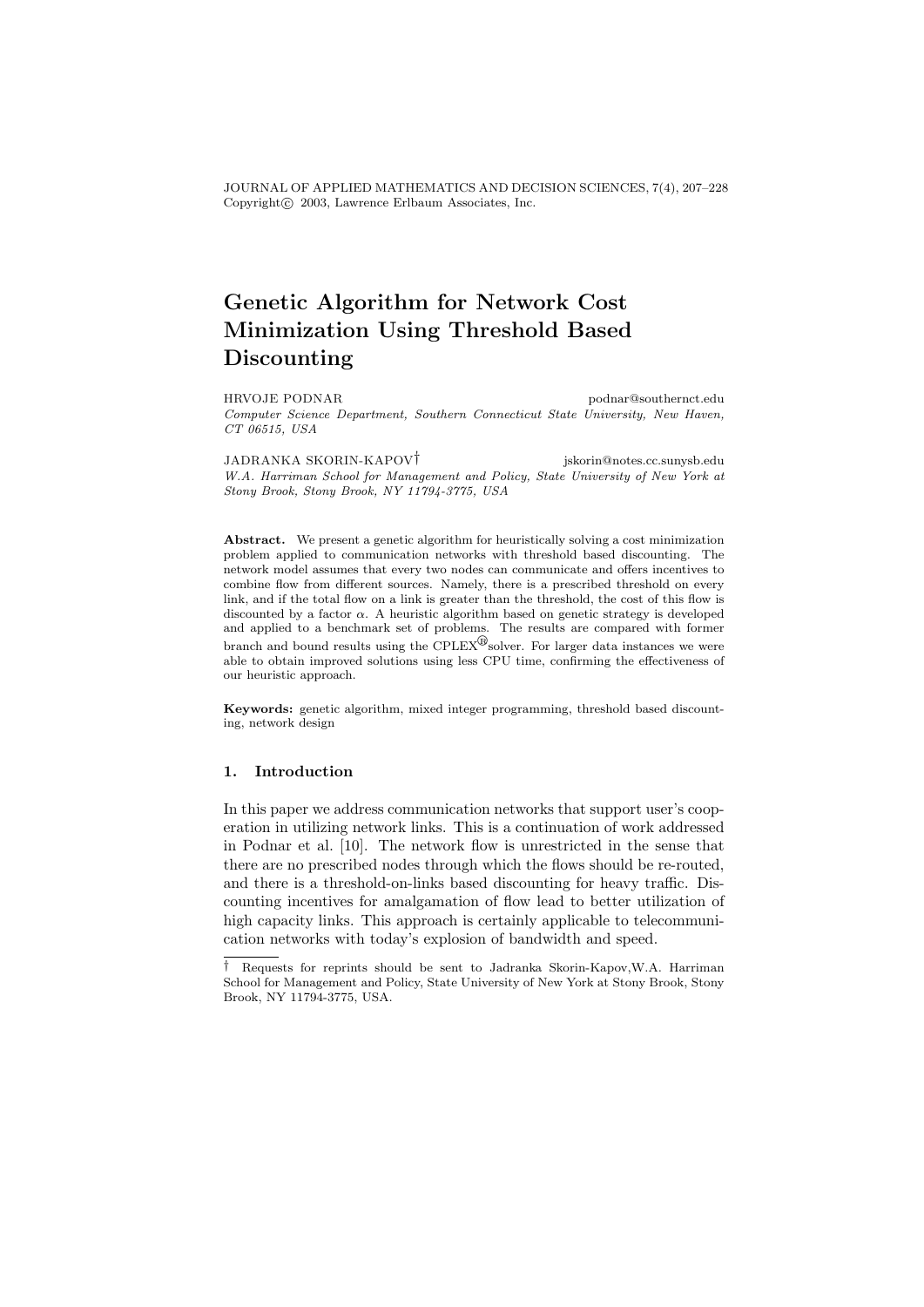It seems that threshold based discounting addresses some drawbacks of hub-networks. Namely, hub-networks involve a design where every two nodes have to communicate through a subset of nodes referred to as hubs (e.g. Campbell [3], Klincewicz [6], Ernst and Krishnamoorthy [5]). Subnetwork consisting only of hub nodes is completely interconnected.

However, an analysis of hub-to-hub links utilization might reveal their disproportional flows, yet all hub-to-hub traffic is discounted. This is the motivation behind network design leading to discounting of only the appropriate, heavily used links. In O'Kelly and Bryan [8] the hub location problem was modified to include possibilities for differential discounts on interhub links, depending on total traffic amounts. A non-linear convex cost function was approximated by a piecewise linear function, which is in turn incorporated into a hub location problem.

In Podnar et al. [10] the hub concept was altogether abandoned and a new formulation was proposed with main emphasis on links of the network. In order to reach required thresholds for allowable discounting, the network users have to cooperate and amalgamate their flows. Sufficient amalgamation  $(> T)$  is rewarded, yielding reduction in the total flow cost.

Possible application areas include:

- A fractional jet ownership with 2 types of aircraft, where threshold occurs if a single aircraft with larger capacity, can be used instead of a number of smaller ones.
- A small telecommunication company renting phone lines from a big one, where a discounting incentive is given for increased phone line utilization.
- A traveling agent buying air-plane seats for its customers, where the most popular destinations, with a significant demand, enjoy cheaper air fares.
- A shopper with a manufacturer's coupon, where purchasing more items could generate additional savings per item purchased.

In Podnar et al. [10] the CAB (Civil Aeronautical Board) benchmark data set was used to test a computational approach based on branch and bounding. The approach delivered optimal solutions for smaller data instances (for 10 and 15 nodes). However, for data instances with 20 and 25 nodes, the computational requirements were prohibitively large and the obtained results were only suboptimal. The computational complexity of larger instances introduced the need to develop good heuristic solution approaches. In this paper we develop a genetic algorithm (GA) as a heuristic for cost minimization of networks with threshold based discounting.

Genetic Algorithms are based on observations of how living organisms pass the information to their offspring. In each cell of an organism there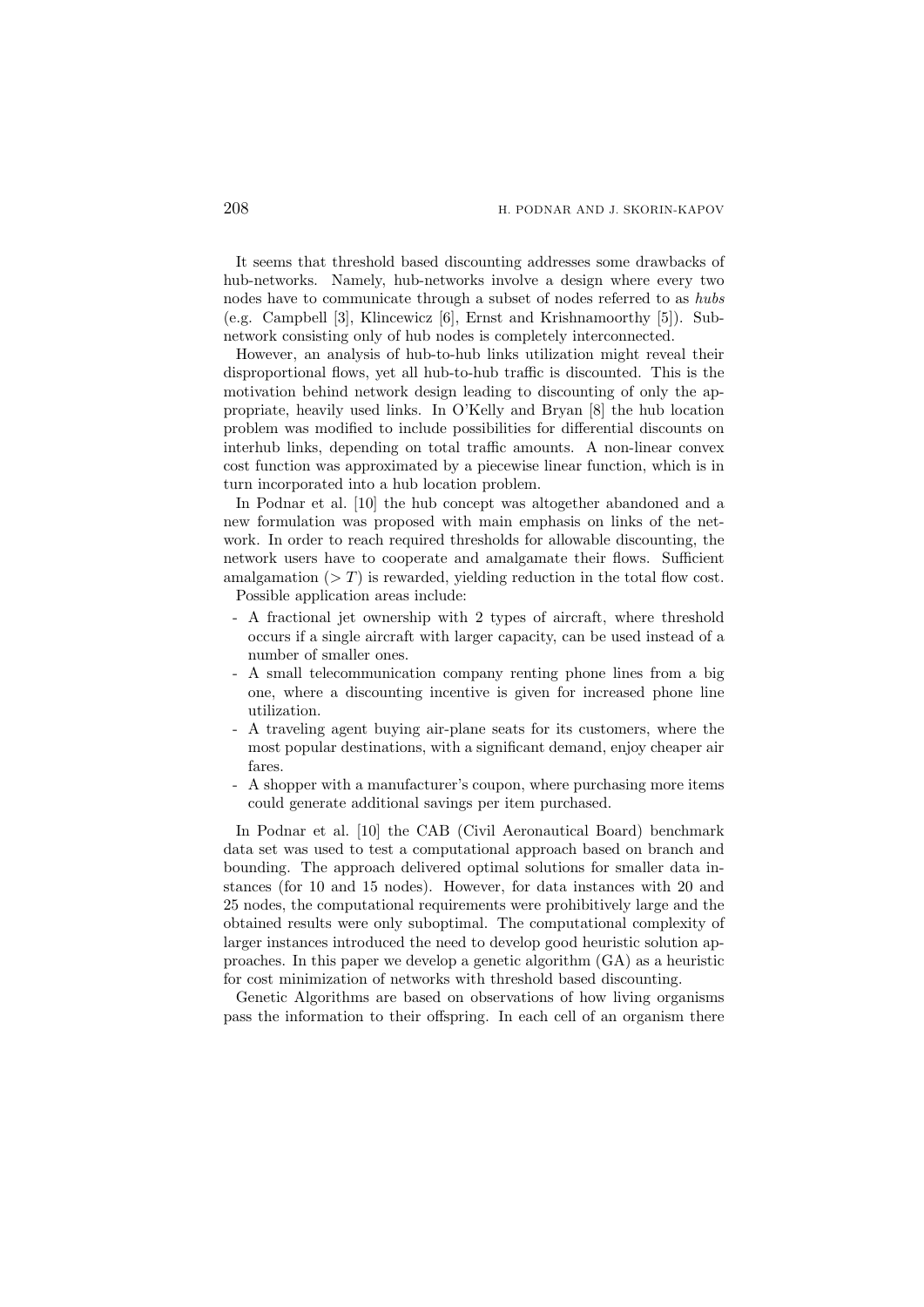is the same set of chromosomes. A chromosome consists of genes, encoded by a particular protein. A gene serves as a code for a trait (e.g. eye color). All possible choices for a trait (e.g. blue, green) are known as alleles. The set of all chromosomes is called the genome.

During reproduction, the genetic material from parents is combined in a crossover process. Newly generated chromosomes provide information for the offspring. Because of environmental factors, or because of the imperfection of the crossover process, a mutation of a gene can occur. The quality of the offspring, also known as the fitness, can be measured. An individual is fit if it has the ability to survive. This survival-of-the-fittest process can be mimicked in mathematical terms, and used in cases where search for the fittest means search for an optimal value.

The (GA) approach has been used to solve (optimally or approximately) a number of problems involving a combinatorial size explosion (NP-hard problems). The problems e.g. include: Traveling Salesman Problem (see Whitley, Starkweather and Shaner [12], Michalewicz [7]), Hub Location Problem (Abdinnour-Helm [1], Abdinnour-Helm and Venkataramanan [2]), Degree Constrained and Multi-Criteria Spanning Tree (Zhou and Gen [13], [14]), Maintenance Scheduling (Deris et al. [4]), and Uniform Graph Partitioning Problem (Pirkul and Rolland [9]).

In Section 2 we describe the problem and state mixed integer formulations for it. Section 3 presents a genetic search strategy adapted to our formulations. Computational results are displayed in Section 4. The paper concludes with some directions for further research.

#### 2. Description and Formulations of the Problem

The problem that we address was formulated in Podnar et al. [10]. Given a completely interconnected network of physical links, the following assumptions are stated: (1) every pair of nodes is connected by a physical link represented by two directed links, (2) every directed link has been assigned a cost of sending a unit of traffic through the link, (3) every pair of network nodes must establish communication according to a given traffic flow matrix, (4) this communication generally will not follow a single path, i.e. the flow from source to sink can be split and sent via different routes; (5) the traffic can flow through any of the links, i.e. there is no restriction on communication only via a set of designated (say, hub-to-hub) links; (6) there is no upper limit on the number of intermediate nodes used to deliver traffic from a source to a destination; (7) there are no constraining link capacities; and (8) every node is capable of traffic rerouting and the increase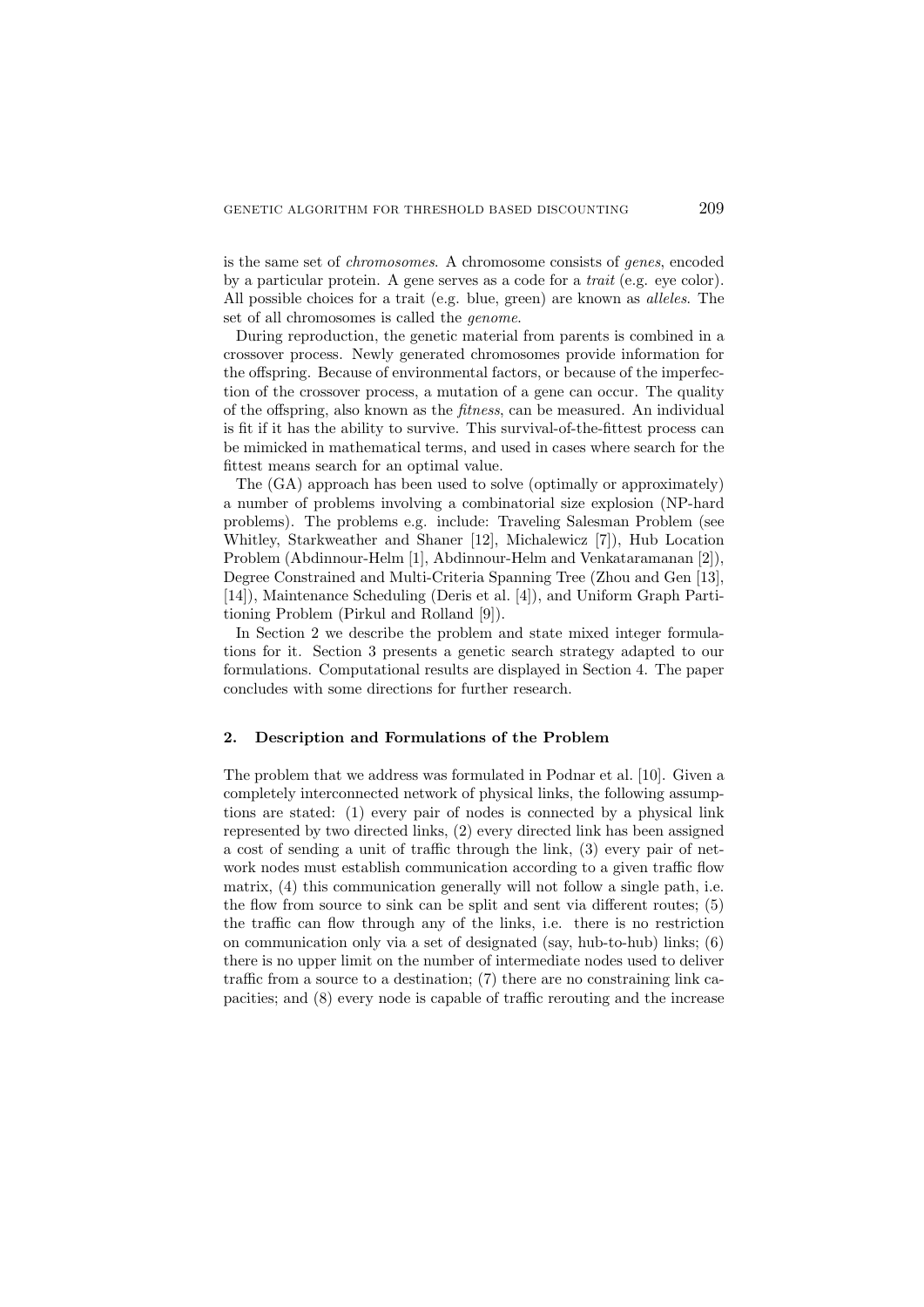in time due to indirect traffic from a source to a sink (as opposed to direct flow) in negligible.

Following these assumptions, the problem is to decide which links can have discounted costs, based on the amount of traffic. The constant T (the so-called threshold) is introduced so that if the flow through an edge is larger than the threshold  $T$ , then the cost of this flow is reduced by a factor  $\alpha$ .

As in Podnar et al. [10], let N denote the set of nodes. For every pair of nodes  $(k, m)$ ,  $c_{km}$  is the cost of unit of flow going through the link  $(k, m)$ , and  $(f_{ij})$  is the required amount of flow associated with every origindestination pair  $(i, j)$ .

Given the assumptions, the objective is to find a feasible flow with minimal cost. We consider the total flow through a link, where any flow with the amount larger than the threshold  $T$  is discounted. The complete set of variables used in the model is given as:

$$
y_{km} = \begin{cases} 0 & \text{link } (k,m) \text{ not discounted} \\ 1 & \text{link } (k,m) \text{ discounted} \end{cases}
$$

$$
x1_{km}^{ij} = \text{not discounted flow from } i \text{ to } j \text{ through link } (k,m)
$$

 $x2_{km}^{ij} =$  discounted flow from *i* to *j* through link  $(k, m)$ .

Before we continue with the formal definition of the problem, we proceed with an example to further clarify some aspects of the problem.

Example 1: In this example we show the solution dependency on the discount factor  $\alpha$ . Consider the network of three nodes as given in Figure 1a (c=costs; f=flow demands). The obtained solutions for the threshold  $T =$ 3 and three different values of  $\alpha$  are given in Figure 1b. The discounted edges are represented with multiple lines, and the flow originating from node 1 to destination 2 is shown. We are required to send 2 units of flow from 1 to 2. The costs shown in the solutions are the discounted costs  $(\alpha \cdot c)$ where applicable.

We now continue with the problem formulation as given in Podnar et al. [10]:

$$
\min \sum_{\substack{i,j,k,m:i\neq j,\\k\neq m,m\neq i,k\neq j}} c_{km} \left( x 1_{km}^{ij} + \alpha x 2_{km}^{ij} \right) \tag{1}
$$

s.t.

$$
y_{km}T \leq \sum_{\substack{i,j:i \neq j, \\ i \neq m,j \neq k}} x 2^{ij}_{km} \qquad k \neq m \qquad (2)
$$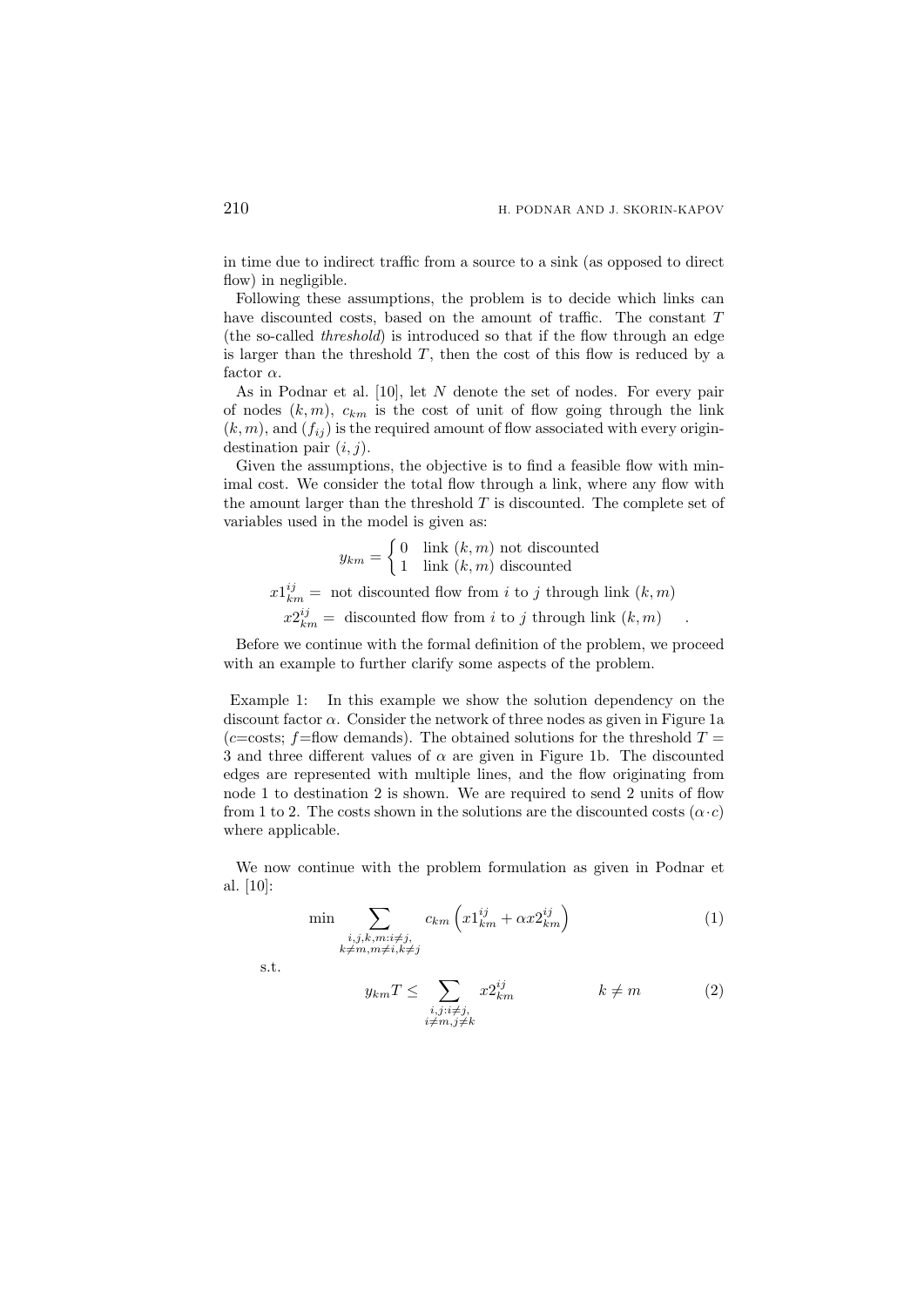

$$
x2_{km}^{ij} \leq y_{km} \cdot f_{ij} \qquad \qquad \begin{cases} i \neq j & k \neq m \\ m \neq i & k \neq j \end{cases} \quad (3)
$$

$$
\sum_{m:m \neq i} \left( x 1_{im}^{ij} + x 2_{im}^{ij} \right) = f_{ij} \qquad i \neq j \tag{4}
$$

$$
\sum_{k:k\neq l,k\neq j} \left(x1^{ij}_{kl} + x2^{ij}_{kl}\right) = \sum_{\substack{m:m\neq l,m\neq i \\ x1, x2 \ge 0}} \left(x1^{ij}_{lm} + x2^{ij}_{lm}\right) \ l \neq i, j, i \neq j \quad (5)
$$

The formulation has  $2n(n-1)((n-2)^2+(n-1)) = O(n^4)$  continuous,  $n(n-1)$  binary variables, and  $2n(n-1) + n(n-1) ((n-2)^2 + (n-1)) +$  $n(n-1)(n-2) = O(n^4)$  constraints.

Note that in a symmetric case  $(c_{km} = c_{mk} f_{ij} = f_{ji})$  it is possible to reduce the size of the program in half. The reduction is based on the following identities:  $y_{km} = y_{mk}$  and  $x_{km}^{2j} = x_{mk}^{2j}$  (the same for x1). However, the size of the model is still  $O(n^4)$ . As the computational results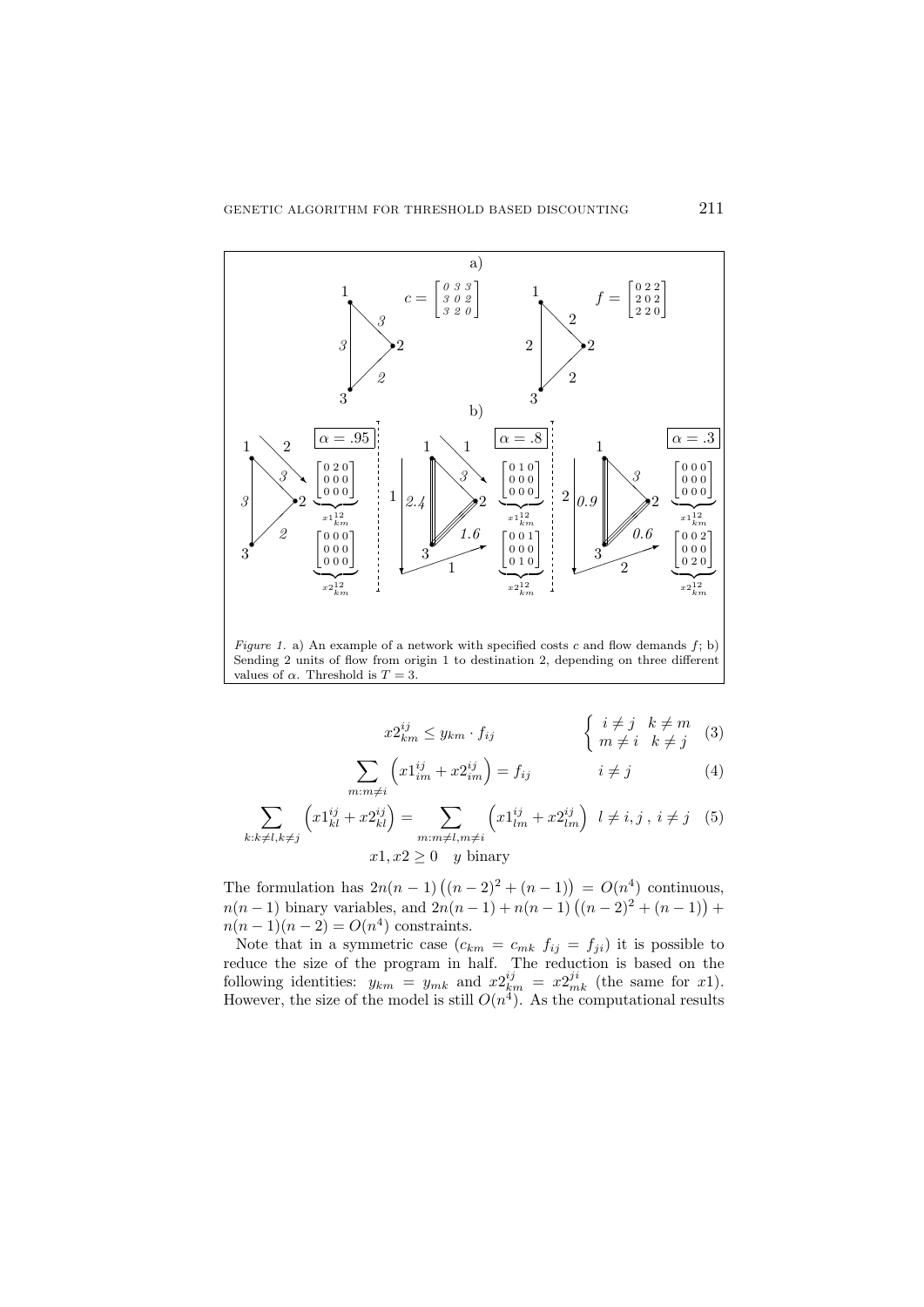showed in Podnar et al. [10], the LP relaxation of this model is very tight, enabling good quality solutions by rounding.

However, for larger problems the size becomes restrictive. In Podnar et al. [10] a number of alternative models of size  $O(n^3)$  has also been developed. The reduction from size  $O(n^4)$  to size  $O(n^3)$  is based on the fact that we are just interested in the amount of flow through the link  $(k, m)$ , hence we can disregard the destination of the incoming flow. Based on Podnar et al. [10] results, in this paper we employ the following transformation of our model to a model of size  $O(n^3)$ .

The size reduction will use this variable notation:

$$
x1_{km}^i
$$
 = not discounted flow originating from *i* through link  $(k, m)$   
 $x2_{km}^i$  = discounted flow originating from *i* through link  $(k, m)$ 

Based on the above definition, the following identities hold:  $x1_{km}^i = \sum_j x1_{km}^{ij}$ and  $x2_{km}^i = \sum_j x2_{km}^{ij}$ . Applying appropriate summations, the final model description can be formalized:

$$
\min \sum_{i,k,m:i \neq m,k \neq m} c_{km} \left( x 1_{km}^i + \alpha x 2_{km}^i \right) \tag{6}
$$

$$
y_{km}T \le \sum_{i:i \ne m} x 2^i_{km} \qquad k \ne m \qquad (7)
$$

$$
x2_{km}^i \leq y_{km} \cdot \sum_{j:j \neq i} f_{ij} \qquad k \neq m, i \neq m \quad (8)
$$

$$
\sum_{k:k\neq l} (x1_{kl}^i + x2_{kl}^i) - \sum_{m:i\neq m, m\neq l} (x1_{lm}^i + x2_{lm}^i) = f_{il} \ \ l \neq i \tag{9}
$$

$$
x1, x2 \ge 0 \qquad y \text{ binary}
$$

This type of size reduction  $(O(n^4) \to O(n^3))$  has been used in a number of hub-location problems. (See, e.g. Ernst and Krishnamoorthy [5].)

This formulation enjoys decrease in the number of variables, but suffers from a larger feasible set. Solutions to the  $O(n^3)$  problem might violate the 'capacity' constraint (3), but the threshold constraint (2) will still be satisfied. In cases where the size is restrictive and it is not possible to obtain a solution to the  $O(n^4)$  formulation, we will consider the solutions to the  $O(n^3)$  formulation acceptable.

The formulation of size  $O(n^3)$  is, in general, not tight. Hence, rounding will not provide good quality solutions. We need to resort to a heuristic improvement strategy. In the next section we present an adaptation of the GA approach as applicable to our problem.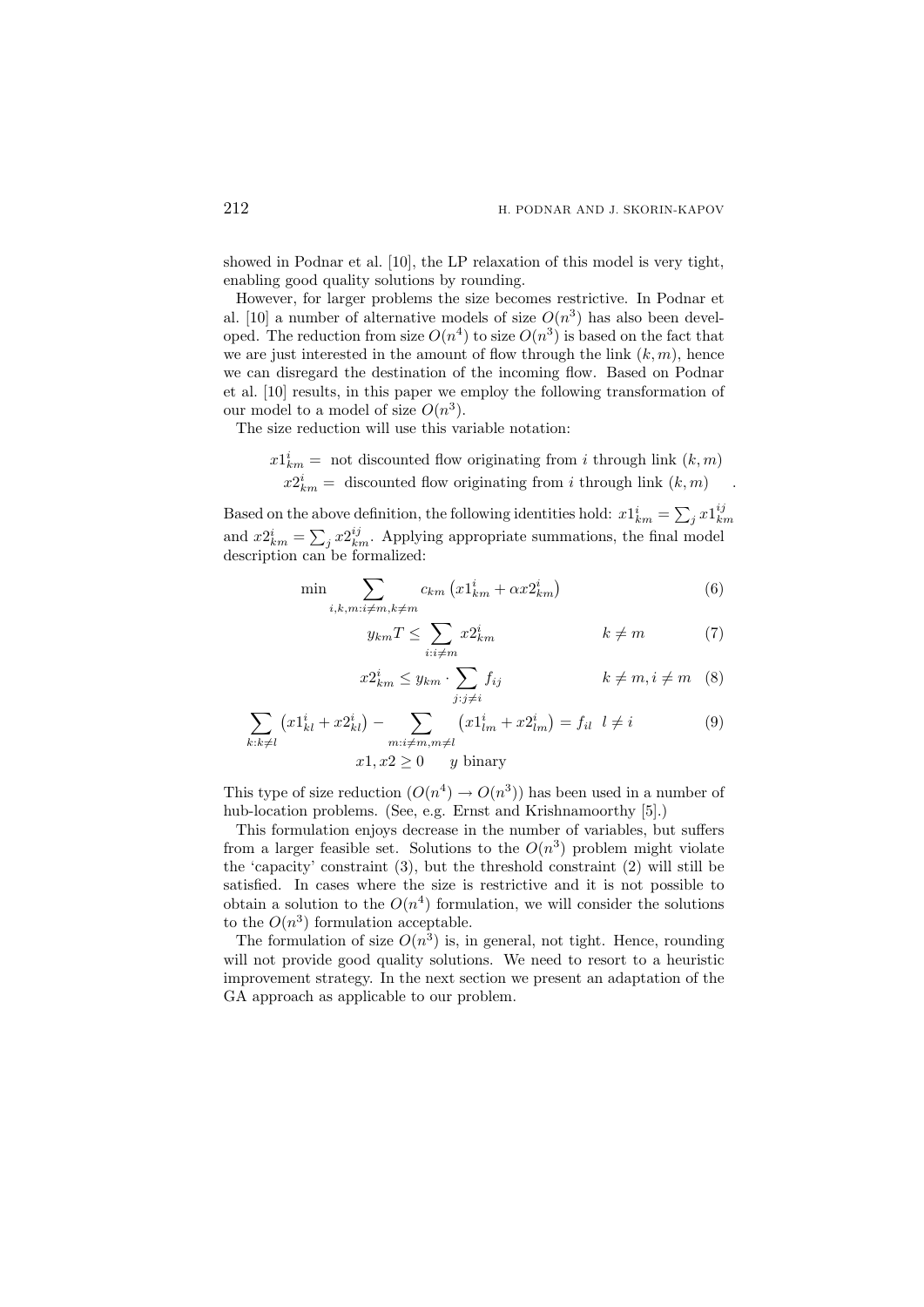# 3. GA Adaptation to Network Cost Minimization With Threshold Based Discounting

In this section we present basic elements of a binary genetic algorithm as adapted to our problem.

A binary genetic algorithm explores the set of feasible solutions, generating new ones from the old ones, by trying to improve their fitness. Solutions themselves are encoded into a binary sequence. Every binary sequence (i.e. possible solution) has a fitness assigned to it, representing the objective value for that particular solution.

In the (GA) terminology, the binary form of a possible solution will be referred to as a *chromosome*. Chromosomes are composed of *genes*, which might take on some number of values called *alleles* (in binary case  $= 0$  or 1). The position of a particular gene is known as its locus.

The set of chromosomes that  $(GA)$  is exploring will be known as a generation. Usually the initial generation (sometimes called the initial population) consists of randomly chosen points in the solution space. In other words, the probability that a certain gene in a certain chromosome has value '1' is 50%. The Genetic Algorithm will go through the initial generation and modify it, yielding a next generation. We will denote generations with the symbol  $G(t)$ , where t represents the cardinal number of the generation.  $G(0)$  will be the initial generation. In order to create next generations, (GA) will perform two types of operations: crossover operation (sometimes called *recombination*) and a *mutation*. A crossover usually selects two parent chromosomes from the current generation, and creates two offspring chromosomes. After reaching a desired level of fitness, the (GA) stops.

The adaptation of a (GA) to a specific problem involves making decisions regarding the following: what is the "best" pairing strategy; how to perform crossover; how frequently mutation should be initiated; how to select the initial population in order to improve the convergence.

Since the nature of our problem has a binary flavor, the representation of a feasible solution will be encoded using the binary variables  $(y)$ . The fitness (objective value) can then be calculated by solving the linear program with  $y$  variables fixed. A preference will be given to the symmetric case  $(c_{km} = c_{mk}, f_{ij} = f_{ji})$ , but the same (GA) application can be easily modified to the non-symmetric case. The chromosomes will be written in this form:

chromosome  $y_{12}, y_{13}, y_{14}, \ldots, y_{n-1n}$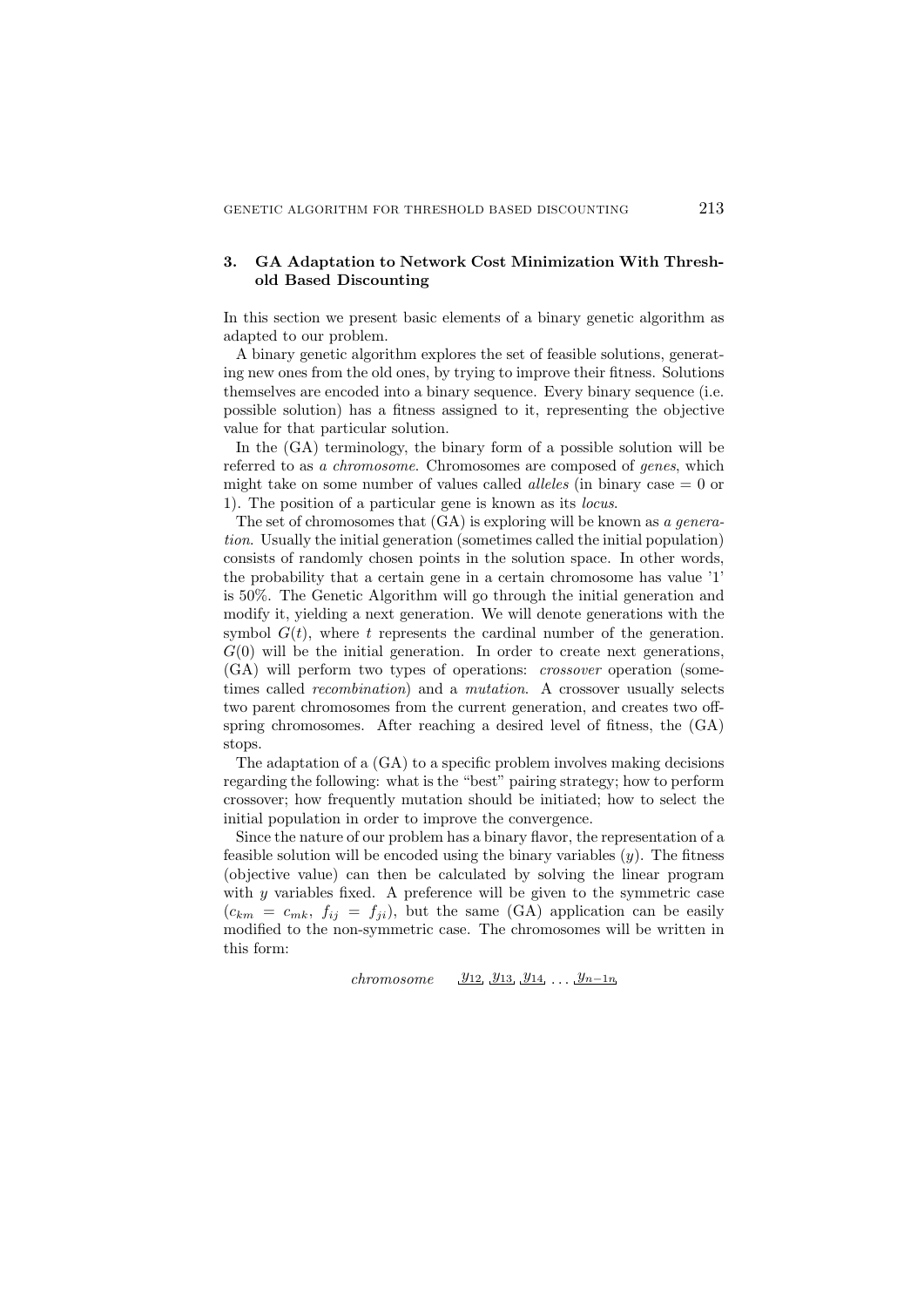The number of bits in a chromosome  $(N_{\text{bits}})$  in the symmetric case is  $n(n-1)/2$ , where *n* represents the number of nodes involved.

From the testing performed (see Podnar et al. [10]), it can be concluded that LP relaxation of size  $O(n^4)$  is tight. Using binary values already obtained in the LP relaxation can provide a good start for the genetic algorithm. It has been noticed that in all solutions obtained by the LP relaxation of size  $O(n^4)$ , zeros in solutions to the LP relaxation stayed zeros in the optimal (MIP) solution. The binary variable which was one in the LP relaxation changed its value to zero in the optimal (MIP) solution very rarely (for  $n = 10$  it occurred just twice considering all the threshold values T). Hence, one possibility for initial population selection would be to presolve the LP relaxation, and use the solution values which are already integer (0 or 1). It has been also noticed that fractional values close to 1 tend to achieve value 1 in the optimal (MIP) solution. (Similarly values close to 0 tend to achieve value 0.) Hence, after performing the LP relaxation, the solution values obtained will be used to generate the initial population. The size of the initial population will vary (depending on the size of the problem) and it will be denoted by  $N_{\text{init}}$ . The initial population is generated in the following way  $(P \text{ stands for probability})$ :

$$
P(\underbrace{y_{km}=1}_{\substack{\text{in initial} \\ \text{population}}} = \underbrace{y_{km}}_{\substack{\text{in LP} \\ \text{relaxation}}}.
$$

For sizes of the problem exceeding the computability of the  $O(n^4)$  version, the values in the initial population can be determined randomly. In other words, the probability of getting 0 or 1 is the same.

$$
P(\underbrace{y_{km} = 1}_{\substack{\text{in initial} \\ \text{population}}} = 0.50.
$$

The rounding heuristic applied to the formulation of size  $O(n^3)$  gave satisfactory results in the case of 25 nodes.

The rounding was based on LP relaxation of size  $O(n^3)$  obtained by  $\text{CPLEX}^{\circledR}$ solver with hybrid barrier option (which generated the alternative LP relaxation solution with more integer values). The LP relaxation solution can be used in the initial population:

$$
P(\underline{y_{km} = 1}) = \begin{cases} y_{km} & \text{if } y_{km} = 0 \text{ or } 1 \text{ in the LP relaxation} \\ 0.50 & \text{otherwise} \end{cases}
$$

.

We will generate relatively large initial population to provide the (GA) with a large sampling of the solution space. After sorting the chromosomes by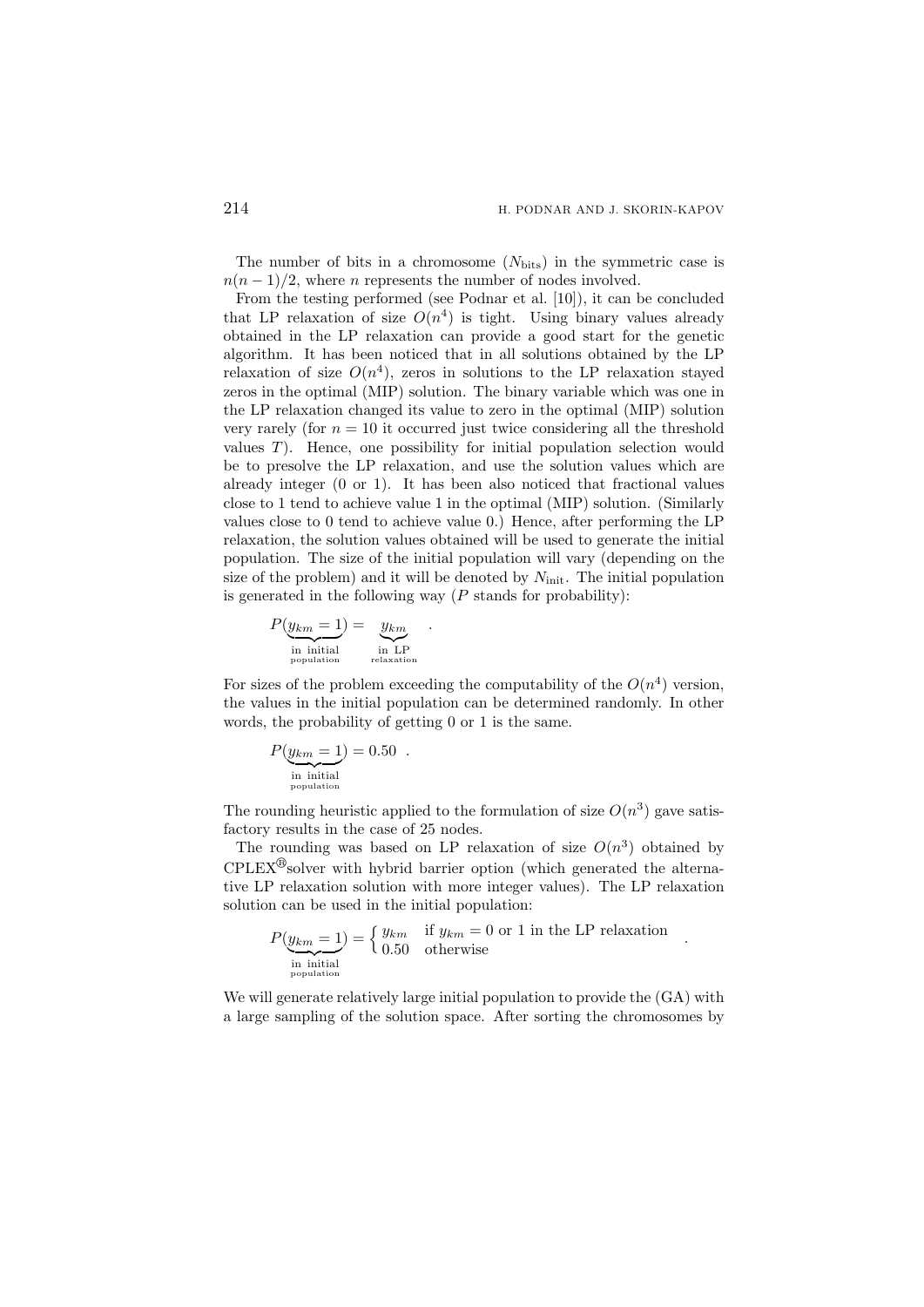their fitness, the worst chromosomes are discarded, mimicking the natural selection process. To reduce the number of fitness evaluations that include solving large linear programs, the next populations will have smaller number of chromosomes. The number of chromosomes in a population (all but the initial one) will be denoted by  $N_{\text{pop}}$ .

The chromosomes are sorted by their objective function value, with the top-most chromosome being the fittest (in our case, the solution with the minimal objective value).

The fittest chromosomes in a population will be called "good" and, as "good"chromosomes, they will be used in the pairing procedure. The chromosomes with poor fitness will be called "bad" and they are to be replaced in the next population with new offspring.

On one hand, it is better to have more offspring (i.e. to explore larger sample subspace), but on the other, this implies more objective function evaluations, which might sometimes be very time and resource consuming. The "best" size must be determined experimentally.

The rate between  $N_{\text{good}}$  and  $N_{\text{pop}}$  is called the **crossover rate**  $(X_{\text{rate}})$ :  $N_{\text{good}} = X_{\text{rate}} N_{\text{pop}}.$ 

The pairing (selection of chromosomes for crossover), will depend on the fitness of a chromosome. The best chromosomes are chosen more frequently. For each "good" chromosome, a normalized cost is calculated, subtracting the cost of the first "not-good" chromosome from the cost of all the chromosomes in the 'mating pool' (i.e. "good" ones). If  $l$  is the  $l<sup>th</sup>$  best chromosome, then the normalized cost can be written:

$$
C_l = cost_l - cost_{N_{\text{good}}+1} .
$$

Then the probability of choosing the  $l<sup>th</sup>$  chromosome for a crossover is:

$$
P(l = \text{a parent}) = \frac{C_l}{\sum_{p=1}^{N_{\text{good}}} C_p} .
$$

If there is large spread in costs between the 1<sup>st</sup> and  $N_{good}+1$ <sup>th</sup> chromosome, the best chromosome will be more favorable. If the chromosomes have approximately the same costs, then the probabilities will also be the same.

When two different chromosomes are selected, a crossover operation can be performed.

The crossover operation starts with the two selected chromosomes (parents) and generates two new ones, which will then replace two "bad" chromosomes. The crossover operation is a uniform crossover, in which a random binary mask is formed (zeroes and ones are assigned randomly). Based on the binary mask, the first offspring will inherit either  $1<sup>st</sup>$  parent's gene (mask=0) or  $2<sup>nd</sup>$  parent's gene (mask=1). The genes that are shared by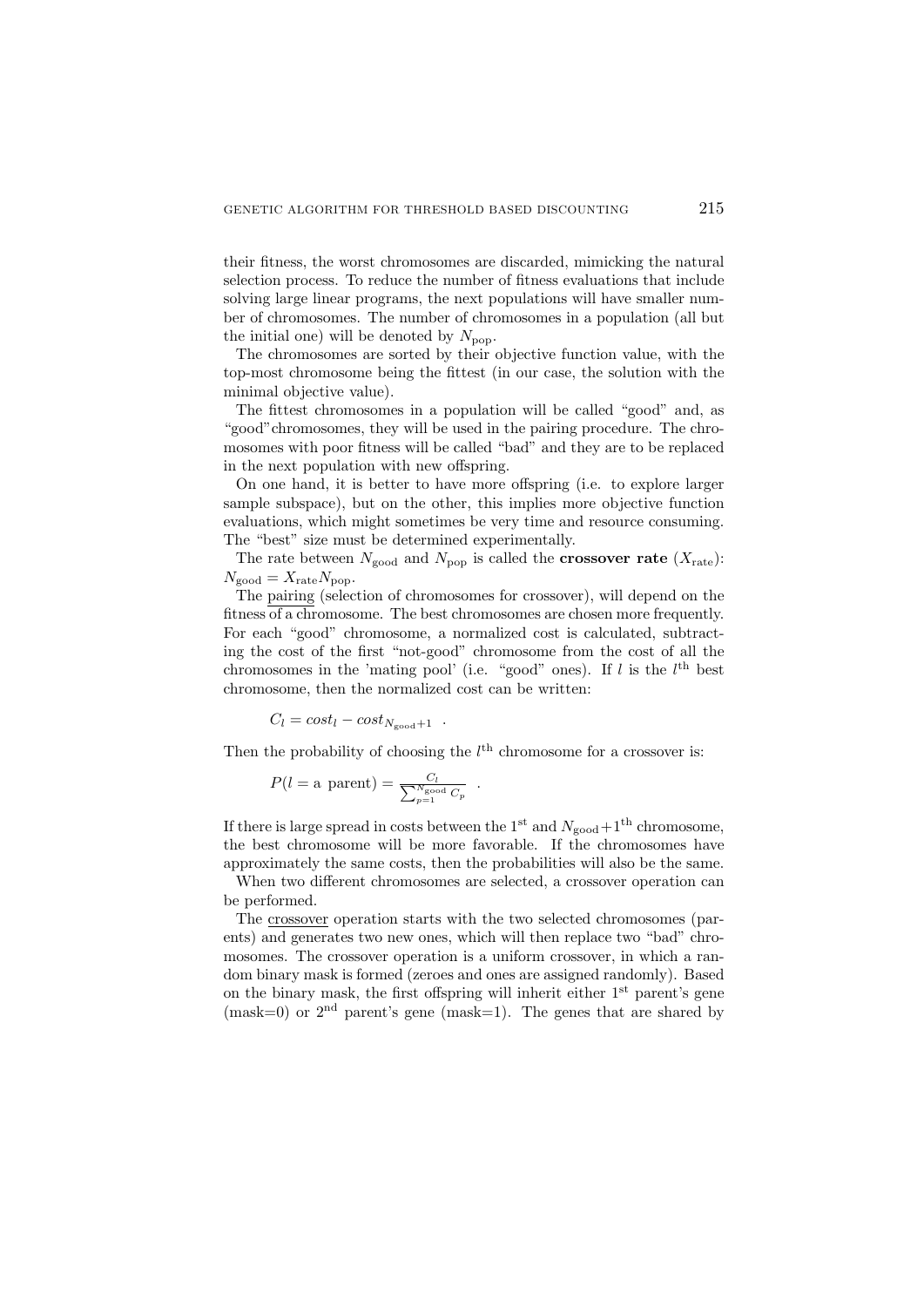both parents will be shared by the offspring too. So, in the case where the LP relaxation is used, the original structure of zeros is passed on to the next generation.

Now, a mutation can occur. Random mutations alter a small percentage of bits in the current generation. The mutation is expected to generate solutions farther from the original generation, in order to explore new regions and to avoid local optima. This will prevent the (GA) from converging (and stopping) too fast. Mutation points are randomly selected from the current population (which has  $N_{\text{bits}} \times N_{\text{pop}}$  bits). The rate of mutation will be denoted by  $\mu$ . Hence number of changed bits is  $\mu \cdot N_{\text{bits}} \times N_{\text{pop}}$ .

Mutation will not be performed on the best solution. (The solutions that are left out from the mutation range are designated as elite solutions.) This will ensure the propagation of the best solutions in the next population.

In the cases where the LP relaxation is used, the mutation will not be induced on the bits that are zeros in the LP relaxation. Sometimes (but very rarely) there is a need to change a bit which corresponds to 1 in the LP relaxation, into 0. The remaining bits are also open for mutations. Most mutations raise the cost of a chromosome (i.e. its fitness is lowered). The occasional lowering of the costs adds diversity into the population.

After a new generation has been created, the (usually very expensive) evaluations of the objective function can take place. The new population of chromosomes will be sorted in increasing order according to their fitness.

The stopping criteria will be based on the objective value of the best chromosome, on the behavior of the average value, and on standard deviation for the objective values in the current generation. If all the chromosomes have the same objective value as the  $N_{\text{good}}+1$  chromosome, then the  $(GA)$ cannot calculate the pairing probabilities, and hence will be forced to stop (the standard deviation is 0). The maximum number of generation will be preset and denoted by MaxGen.

The pseudo-code of the algorithm is given in Figure 2.

## 4. Computational Results

Tests were performed on the same data set as in Podnar et al. [10]. Performance of the (GA) can, then, be compared with the results generated by their branch and bound technique.

The data set used in Podnar et al. [10] is known as the Civil Aeronautical Board (CAB) data set. The CAB data set consists of air passenger traffic in the United States in 1970. 25 cities are represented with the heaviest air passenger traffic. Subproblems of 10,15,20 and 25 nodes have been used in a number of hub related studies.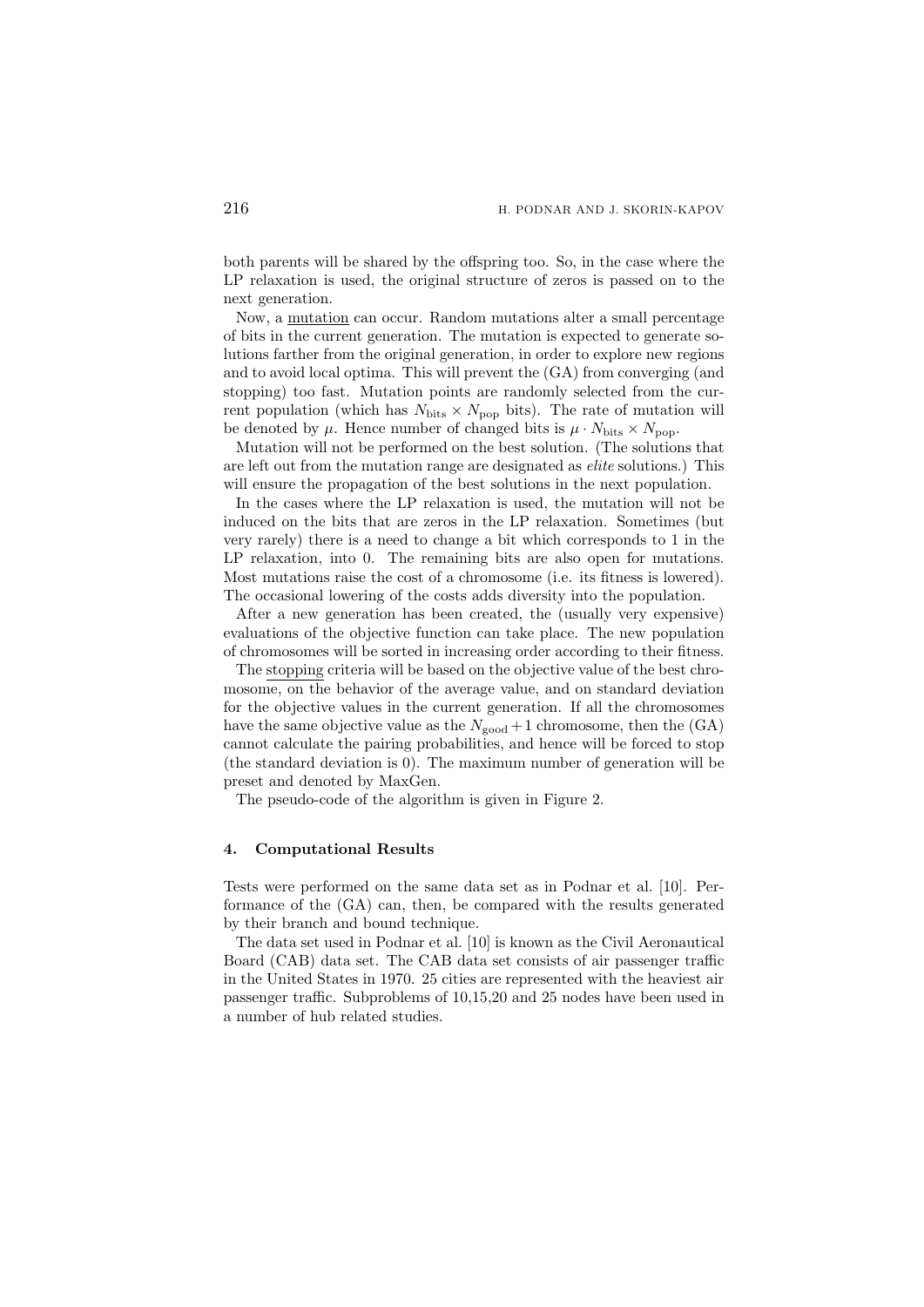Figure 2. Pseudo-code

INITIALIZATION

- $\circ$  Step 0. Read the data and initialize the (GA) parameters:  $N_{\text{init}}, N_{\text{pop}}, N_{\text{good}},$  $N_{bad}$ ,  $\mu$ , MaxGen, NumRuns
- $\circ$  Step 1. Evaluate the initial LP relaxation using either  $O(n^3)$  or  $O(n^4)$  formulation.
- Step 2. Based on the LP relaxation's optimal solution calculate CMutation (cumulative mutation probabilities); calculate the number of mutation bits (NumMut).
- $\circ$  Step 3. Generate the initial population  $(N_{init})$  using the LP relaxation solution according to one of the following strategies: LP4  $(O(n^4))$  or LP3  $(O(n^3))$ . (Explanation of LP4 and LP3 notation is given in the section 4.)
- Step 4. Sort the initial population in increasing order using members' fitness values. Calculate the cumulative pairing probabilities. Print the best individual and the statistics (average fitness, standard deviation).

Repeat NumRuns times:

∗ Step 5. Set the seed value for the random number generator.

Repeat until stopping criterion is satisfied

(Stopping criterion checks if the number of generations reached the maximum number of generations, and if all the members of the current population differ or if they are all the same.)

- Step 6. Perform the pairing procedure based on the current population and the cumulative pairing probabilities.
- Step 7. Perform the mutation (based on the cumulative mutation probabilities) NumMut times.
- Step 8. Evaluate the new members' costs.
- Step 9. Sort the current population.
- Step 10. Calculate new cumulative pairing probabilities.
- Step 11. Print the best individual and the statistics (average fitness, standard deviation).
- Step 12. If the stopping criteria is not satisfied return to Step 6.
- ∗ Step 13. If the current number of runs is less than NumRuns return to Step 5. with the different starting seed value.

◦ Step 14. Display the best solution and the time when it was found.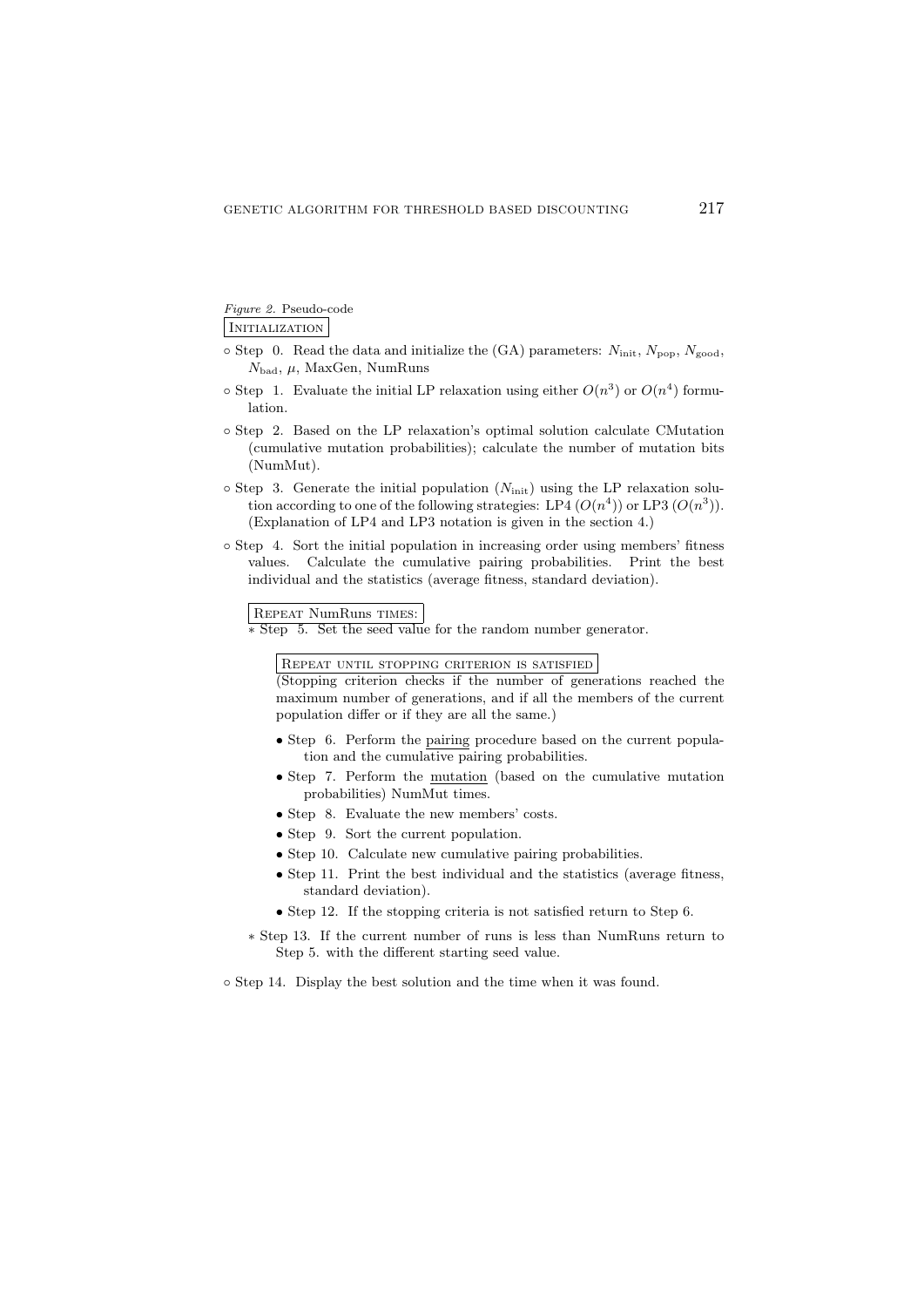Problems with small sizes  $(n=10,15)$  can be solved to optimality in an acceptable time frame by the branch and bound approach. Our main concern was to find heuristic solutions to the problems with larger number of nodes  $(n=20.25)$ .

The Genetic Algorithm code was written in C. In the cases where the LP relaxation was needed, the model of size  $O(n^4)$  was used when possible (for  $n = 10, 15, 20$ . For  $n = 25$  we employed the formulation of size  $O(n^3)$ . In all instances, the individual fitness was evaluated by means of the smaller  $(O(n^3))$  model. Solutions to all linear programs were obtained by calls to the CPLEX<sup>®</sup>6.0 callable library. Different CPLEX<sup>®</sup>options were used in order to minimize the time consumption. For the  $O(n^4)$  cases, the dual method was used; for the LP relaxations of size  $O(n^3)$ , the hybrid barrier method resulted in the solutions with more integer entries. (For some instances the primal method worked faster.) The initial LP relaxation was used to calculate the probabilities  $P(y_{km} = 1)$ .

The LP relaxation was also used to plant seeds in the initial population. The seeds are rounded solutions obtained from the LP relaxations. Integer values of decision variables were set to 1 if the corresponding  $y_{km}$  in the LP relaxation solution was greater than some predetermined numerical scale. For size  $O(n^4)$ , the scales used were: 0.50,0.65,0.75 and 0.85. For size  $O(n^3)$ , the 0.50 and 0.65 scales were used. The rest of the initial population was determined in the usual way (based on the obtained probabilities).

All tests were run on SUN SPARC-stations. Random number generator (drand48()) was initialized with the same seed through all the runs. The best and the average solutions were monitored, together with the standard deviation of the objective values in the current generation.

Based on the initial LP relaxation size, the runs were partitioned into two "strategic" categories. The strategies and their short explanations are given in the following chart:

| LP4   LP relaxation model: size $O(n^4)$ (scales: 0.50,0.65,0.75,0.85) |
|------------------------------------------------------------------------|
| LP3   LP relaxation model: size $O(n^3)$ (scales: 0.50,0.65)           |

The number of all generations evaluated in the particular run, together with the first generation where the best (and final) solution has occurred, was recorded.

Initial tests were performed without checking whether the two selected chromosomes for crossover are the same or not. Preliminary testing was performed with different population sizes and different mutation rates, in order to get information about the most suitable parameter values, leading to improved performance. "Large" mutation rate increased variety in the populations, but it disturbed the convergence. On the other hand, "small"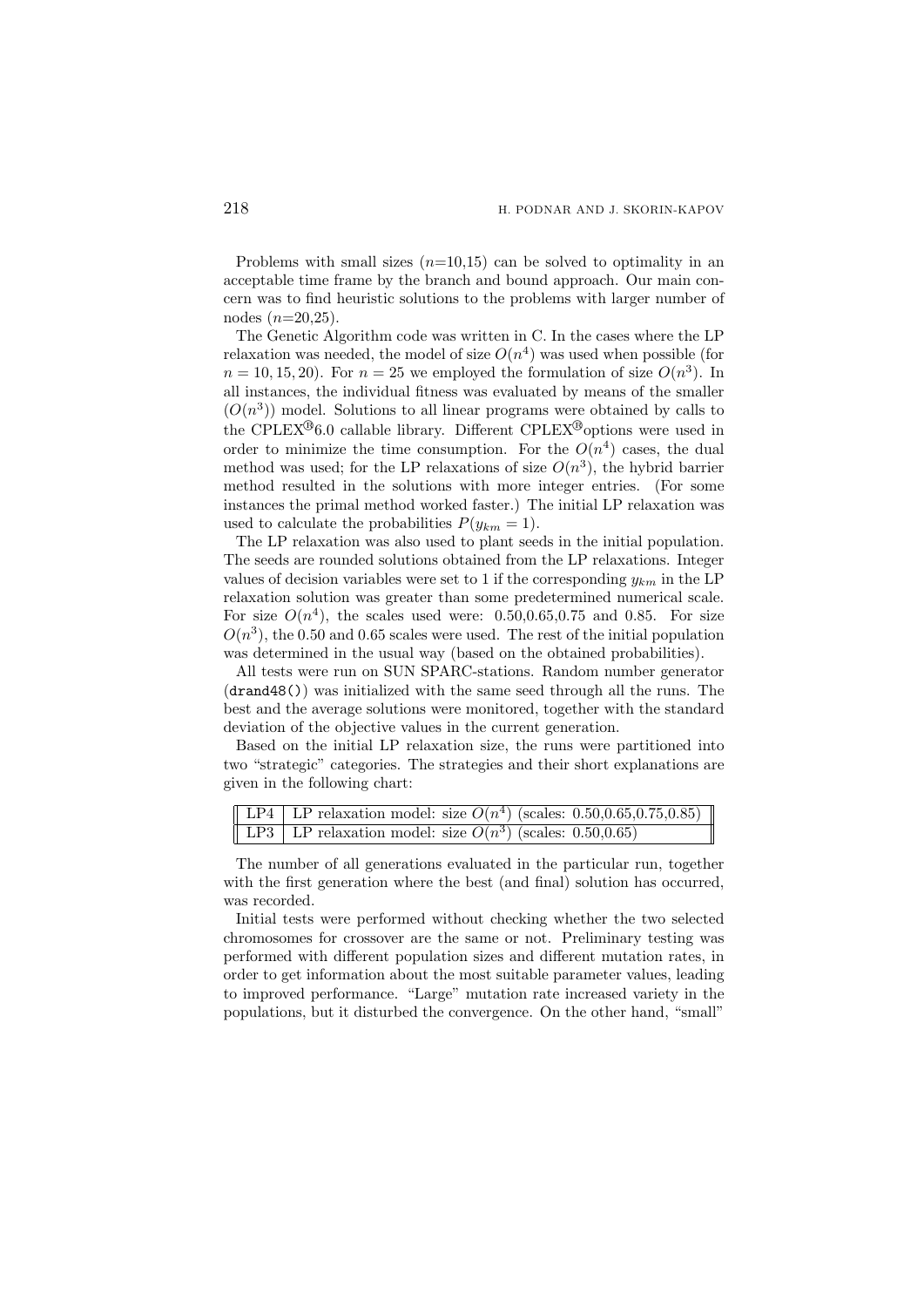mutation rate was a cause of early terminations at local optima. The mutation rates of 0.02 and 0.01 turned out to be the most successful ones, balancing between early convergence and divergence.

|     | $n=10$             |                              | $n=15$                |                               |  |
|-----|--------------------|------------------------------|-----------------------|-------------------------------|--|
| Т   | $_{\rm IP}$        | mvs:1                        | TΡ                    | frv:1                         |  |
| 5K  | 588,146,366.08*    | $22s***$                     | 2,077,497,554.40*     | $2m54s***$                    |  |
| 10K | 590, 319, 444. 91* | $\overline{15s}^{**}$        | 2,081,771,855.96*     | $17m31s**$                    |  |
| 15K | 591.925,150.34*    | $26s***$                     | 2,085,013,594.34*     | $1h04m23s***$                 |  |
| 20K | 595, 312, 146. 30* | $45s^*$                      | 2,090,585,171.66*     | $1h24m00s***$                 |  |
| 25K | 599,792,785.02*    | $1m14s**$                    | 2,097,082,629.72*     | $2h10m17s***$                 |  |
| 30K | 601,657,025.49*    | $41s**$                      | 2,102,282,543.87*     | $50 \text{m}27 \text{s}^{**}$ |  |
| 35K | 603,378,402.99*    | $40s**$                      | 2,108,901,922.12*     | $3h44m14s**$                  |  |
| 40K | $604,183,537.20*$  | $31s***$                     | 2,115,825,446.99*     | $11h59m46s***$                |  |
| 45K | 605,647,773.32*    | $31s***$                     | 2,119,614,638.52*     | $1h39m19s***$                 |  |
| 50K | 608,410,251.54*    | $1 \text{m}03 \text{s}^{**}$ | 2,122,598,385.21      | $42 \text{m}02 \text{s}^{**}$ |  |
| 55K | 610, 373, 726. 22* | $24\mathrm{s}^{**}$          | 2, 124, 475, 670. 93* | $19m20s**$                    |  |
| 60K | 611,440,169.01*    | $33s^{**}$                   | 2,126,567,996.70*     | $7m55s***$                    |  |
| 65K | 612.564.897.21*    | $50s***$                     | 2,127,114,506.79*     | $7m29s***$                    |  |
| 70K | 612,801,746.26*    | $34s***$                     | 2,128,870,166.59*     | $14m02s**$                    |  |
| 75K | 613,049,425.70*    | $32s**$                      | 2,130,478,028.17*     | $7m21s***$                    |  |
| 80K | 613.523.033.22*    | $39s***$                     | 2, 134, 187, 613. 32* | $14m18s***$                   |  |
| 85K | 613,718,181.16*    | $47s***$                     | 2,136,985,890.45*     | $16m11s**$                    |  |
| 90K | 614,518,103.98*    | $40s***$                     | 2,140,590,873.08*     | $25m48s***$                   |  |
|     |                    |                              |                       |                               |  |
|     | $n=20$             |                              | $n=25$                |                               |  |
| गा  | <u>ኬ</u> ሪኮ IP     | real time                    | հ&հ IP                | real time                     |  |

Table 1. Optimal ( $n = 10, 15$ ) and best known b&b solutions ( $n = 20, 25$ ).

|                | $n=20$                           |                                             | $n=25$           |                                 |
|----------------|----------------------------------|---------------------------------------------|------------------|---------------------------------|
|                | b&b IP                           | real time                                   | b&b IP           | real time                       |
| 5K             | 4,760,597,761.12*                | $12\mathrm{h}53\mathrm{m}53\mathrm{s}^{**}$ | 7,493,751,307.07 | 38m16s                          |
| $10\mathrm{K}$ | 4,765,328,011.28                 | >10d                                        | 7,517,302,371.68 | 37 <sub>m</sub> 07 <sub>s</sub> |
| 15K            | 4,768,548,150.98                 | 20m25s                                      | 7,538,439,959.13 | 39 <sub>m56s</sub>              |
| 20K            | 4,775,110,172.59                 | 30 <sub>m</sub> 0 <sub>7s</sub>             | 7,554,812,107.27 | 39m14s                          |
| $25\mathrm{K}$ | 4,780,578,087.91                 | 1h54m31s                                    | 7,589,114,393.45 | 40m54s                          |
| 30K            | 4.786.079.729.43                 | 2h01m59s                                    | 7.618.611.025.87 | 40m23s                          |
| 35K            | 4,791,843,336.38                 | 1h54m39s                                    | 7.636.093.898.62 | 41m25s                          |
| 40K            | 4,797,828,016.39                 | 51m27s                                      | 7,649,452,061.29 | 39m46s                          |
| 45K            | 4,800,278,554.55                 | 2h29m00s                                    | 7,673,051,979.15 | 43m27s                          |
| 50K            | 4,805,485,611.14                 | 2h59m45s                                    | 7,679,528,793.88 | 39 <sub>m</sub> 03 <sub>s</sub> |
| 55K            | 4,813,282,996.80                 | 3h36m21s                                    | 7,689,012,147.62 | 41m20s                          |
| 60K            | 4,819,579,985.91                 | 3h37m52s                                    | 7,691,787,901.56 | 41m20s                          |
| $65\mathrm{K}$ | 4,820,999,167.72                 | 4h13m18s                                    | 7,695,053,844.32 | 41 <sub>m20s</sub>              |
| 70K            | 4.832.724.329.68                 | 4h54m15s                                    | 7.725.519.740.46 | 48m45s                          |
| 75K            | 4,833,741,457.95                 | 3h13m11s                                    | 7,732,884,371.03 | 45m01s                          |
| 80K            | 4,833,758,187.42                 | 3h03m00s                                    | 7,737,209,844.71 | 41 <sub>m31s</sub>              |
| 85K            | 4,834,616,306.27                 | 19h32m20s                                   | 7,737,620,000.80 | 41 <sub>m31s</sub>              |
| 90KII          | $4,837,651,132.57*2d22h53m13s**$ |                                             | 7.741.542.134.50 | 47m29s                          |

b&b : branch and bound<br>IP : optimal objective optimal objective value to the integer program (Podnar et al. [10])

b&b IP : best known objective value to the integer program obtained by b&b (Podnar et al. [10])

mvs:1 : times from the b&b mvs run (rule=1) (Podnar et al. [10])

frv:1 : times from the b&b frv run (rule=1) (Podnar et al.  $[10]$ )

∗ : IP known to be optimal ∗∗ : time needed to prove optimality

T : threshold for discounting

The population size should not be too large, because of the expensive fitness evaluations. However, the size should not be too small either, lim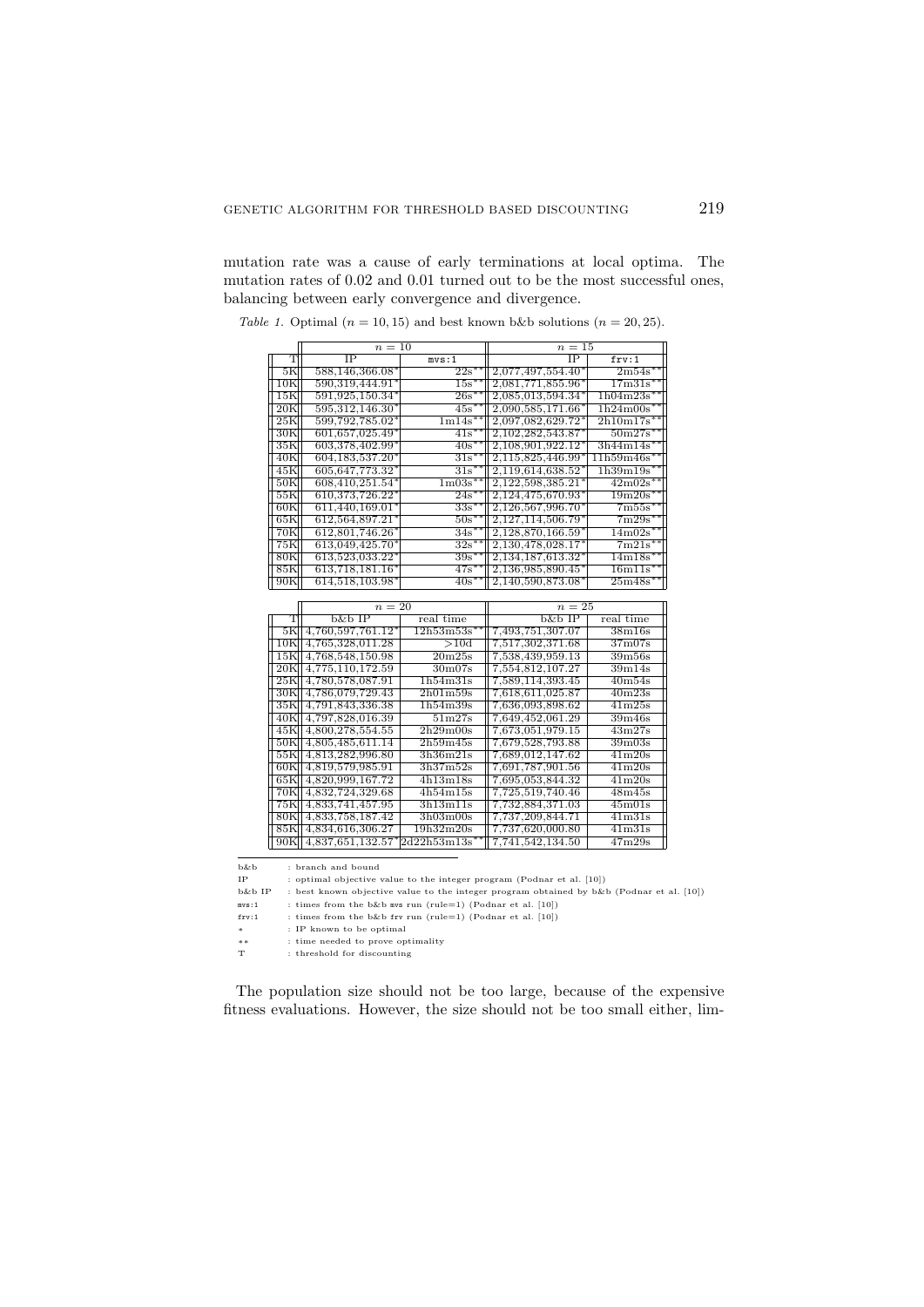iting the search space. The preference was given to  $N_{init} = 30, N_{pop} = 25$ ,  $N_{\text{good}} = 10$ . Maximum number of generations was chosen so that the runs could be compared with the branch and bound solutions.

Table 2. Preliminary Results: Genetic Algorithm Strategy; size  $O(n^4)$ 

| $\mu = 0.10 N_{\text{init}} = 32 N_{\text{pop}} = 16 N_{\text{good}} = 8 N_{\text{bad}} = 8 M_{\text{axGen}} = 20$ |     |                   |                |                          |                                 |                |                                      |                                 |                                 |              |
|--------------------------------------------------------------------------------------------------------------------|-----|-------------------|----------------|--------------------------|---------------------------------|----------------|--------------------------------------|---------------------------------|---------------------------------|--------------|
| $n=10$                                                                                                             |     |                   |                |                          | $n=15$                          |                |                                      | $n=20$                          |                                 |              |
|                                                                                                                    |     | all               | $1^{\rm st}$   | gap $IP$                 | all                             | $1^{\rm st}$   | gap IP                               | all                             | $1^{\rm st}$                    | gap b&b IP   |
|                                                                                                                    | T   | time              | time           | mvs:1                    | time                            | time           | frv:1                                | time                            | time                            | gap LP       |
|                                                                                                                    |     | $\overline{0}$    | $\overline{0}$ | $\overline{\phantom{0}}$ | 20                              | $\Omega$       |                                      | 20                              | $\overline{0}$                  | 0.00001%     |
|                                                                                                                    | 5K  | 19s               | 19s            | 22s                      | $5m59s$ l $1m17s$               |                | 2m54s                                | 31m27s                          | 11 <sub>m</sub> 06 <sub>s</sub> | 0.00035%     |
|                                                                                                                    |     | $\overline{0}$    | $\overline{0}$ | $\blacksquare$           | $\overline{20}$                 | $\overline{0}$ | 0.00019%                             | $\overline{20}$                 | $\overline{0}$                  | 0.00071%     |
|                                                                                                                    | 10K | 14s               | 14s            | 15s                      | $7m53s$ <sup>1m39s</sup>        |                | 17 <sub>m31s</sub>                   | 35m40s                          | 11m59s                          | 0.00516%     |
|                                                                                                                    |     | $\overline{0}$    | $\overline{0}$ |                          | 20                              | $\Omega$       | 0.00022%                             | 20                              | $\Omega$                        | 0.00075%     |
|                                                                                                                    | 15K | 21s               | $21\mathrm{s}$ | 26s                      | $9m29s$  1m58s                  |                | 1h04m23s                             | 38m15s                          | 13m28s                          | 0.00921%     |
|                                                                                                                    |     | $\overline{20}$   | $\overline{0}$ |                          | 20                              | $\overline{0}$ | 0.05431%                             | $\overline{20}$                 | $\overline{0}$                  | $-0.00555%$  |
|                                                                                                                    |     | $20K$   2m35s     | 29s            |                          | $45s$  13m21s $\frac{3m06s}{s}$ |                | 1h24m00s                             | 49m22s                          | 18m20s                          | 0.05013%     |
|                                                                                                                    |     | 20                | 0              |                          | 20                              | $\Omega$       | $0.19030\%$                          | 20                              | $\overline{0}$                  | $-0.01807%$  |
|                                                                                                                    | 25K | 2m35s             | 28s            |                          | $1m14s$   17m12s $4m56s$        |                | 2h10m17s                             | 53 <sub>m</sub> 08 <sub>s</sub> | 20m25s                          | 0.05260%     |
|                                                                                                                    |     | $\overline{0}$    | 0              |                          | 20                              | $\overline{0}$ | 0.12177%                             | 20                              | $\overline{0}$                  | $-0.00305%$  |
|                                                                                                                    | 30K | 30s               | 30s            |                          | $41s$  16m40s 5m36s             |                |                                      | 50m27s 1h02m04s                 | 25m59s                          | 0.03218%     |
|                                                                                                                    |     | 20                | $\overline{0}$ | 0.03324%                 | 20                              | $\Omega$       | 0.14495%                             | 20                              | $\Omega$                        | 0.01670%     |
|                                                                                                                    | 35K | 1 <sub>m58s</sub> | 36s            |                          | $40s$   19m29s 7m12s            |                | 3h44m14s 1h05m25s                    |                                 | 28m23s                          | 0.09199%     |
|                                                                                                                    |     | $\Omega$          | $\overline{0}$ | $\overline{\phantom{0}}$ | 20                              | $\Omega$       | $0.05529\%$                          | 20                              | $\overline{0}$                  | $-0.00861\%$ |
|                                                                                                                    | 40K | 28s               | 28s            |                          |                                 |                | 31sl21m55sl7m38sl11h59m46sll1h18m06s |                                 | 36 <sub>m32s</sub>              | 0.10020\%    |
|                                                                                                                    |     | 0                 | 0              |                          | 20                              | $\Omega$       | $0.15335\%$                          | 20                              | $\overline{0}$                  | $-0.01296%$  |
|                                                                                                                    | 45K | 24s               | 24s            |                          | $31s$  25m17s 7m30s             |                | 1h39m19s 1h15m21s                    |                                 | 35m21s                          | 0.05187%     |
|                                                                                                                    |     | $\overline{0}$    | $\overline{0}$ |                          | 20                              | $\overline{0}$ |                                      | $\overline{20}$                 | $\overline{0}$                  | 0.11506\%    |
|                                                                                                                    | 50K | 28s               | 28s            |                          |                                 |                | 1m03s 19m39s 6m03s 1h42m02s 1h42m14s |                                 | 50m17s                          | 0.19067%     |
|                                                                                                                    |     | $\overline{0}$    | $\overline{0}$ |                          | 20                              | $\overline{0}$ |                                      | 20                              | $\overline{0}$                  | $-0.00497%$  |
|                                                                                                                    | 55K | 25s               | 25s            |                          | $24s$  15m57s $5m18s$           |                |                                      | 19m20s 1h49m39s                 | 52m11s                          | 0.12107%     |
|                                                                                                                    |     | 0                 | 0              |                          | 20                              | $\Omega$       | $0.01877\%$                          | $\overline{20}$                 | $\overline{0}$                  | $-0.01147%$  |
|                                                                                                                    | 60K | 29s               | 29s            |                          | 33s 10m32s 4m29s                |                |                                      | 7m55s  1h44m18s                 | 50 <sub>m36s</sub>              | 0.14685%     |
|                                                                                                                    |     | $\overline{2}$    | $\overline{0}$ |                          | 20                              | $\overline{0}$ | $0.12124\%$                          | $\overline{20}$                 | $\overline{0}$                  | 0.14446\%    |
|                                                                                                                    | 65K | 34s               | 29s            |                          | $50s$   12m46s  4m42s           |                |                                      | 7m29s 2h07m20s 1h01m45s         |                                 | 0.23551%     |
|                                                                                                                    |     | $\overline{0}$    | $\Omega$       |                          | 20                              | $\Omega$       |                                      | 20                              | $\Omega$                        | 0.01942\%    |
|                                                                                                                    | 70K | 30s               | 30s            |                          | $34s$  12m43s $5m04s$           |                |                                      | 14m02s 2h27m09s 1h15m02s        |                                 | 0.26491%     |
|                                                                                                                    |     | $\overline{0}$    | $\overline{0}$ |                          | 20                              | $\overline{0}$ |                                      | 20                              | $\Omega$                        | $-0.02000\%$ |
|                                                                                                                    | 75K | 30s               | 30s            |                          | 32s 11m18s 4m49s                |                |                                      | 7m21s 2h06m31s 1h15m33s         |                                 | 0.17762%     |
|                                                                                                                    |     | $\Omega$          | 0              |                          | 20                              | $\Omega$       |                                      | 20                              | 0                               | 0.20240\%    |
|                                                                                                                    | 80K | 29s               | 29s            |                          | $39s$  12m17s $5m12s$           |                |                                      | 14m18s 2h11m49s 1h16m02s        |                                 | 0.31105%     |
|                                                                                                                    |     | $\overline{0}$    | $\overline{0}$ | 0.20749%                 | 20                              | $\overline{0}$ |                                      | 20                              | $\overline{0}$                  | 0.20747%     |
|                                                                                                                    | 85K | 30s               | 30s            |                          | $47s$  11m06s $4m31s$           |                |                                      | 16m11s 2h27m49s 1h20m36s        |                                 | 0.24768%     |
|                                                                                                                    |     | $\overline{2}$    | $\overline{0}$ | $0.21285\%$              | 20                              | $\Omega$       | $0.00100\%$                          | 20                              |                                 |              |
|                                                                                                                    | 90K | 35s               | 29s            |                          | $40s$   19m11s  6m18s           |                |                                      | 25m48s 1h48m37s 1h15m26s        |                                 | 0.03356%     |

b&b: branch and bound

all: number of generations in the run<br>1<sup>st</sup>: 1<sup>st</sup> generation at which the best (GA) solution has occurred<br>gap IP:  $\frac{obj-IP}{IP}$ ; obj = best (GA) solution; IP = optimal objective

value to the integer program (Podnar et al. [10])<br>gap b&b IP:  $\frac{obj - b\&b IP}{b\&b IP}$ ; b&b IP = best known objective value to the integer program<br>obtained by b&b (Podnar et al. [10])<br>gap LP:  $\frac{obj - LP}{LP}$ ; LP = optimal objectiv

mvs:1: times from the b&b mvs run (rule=1) (Podnar et al. [10]) frv:1: times from the b&b frv run (rule=1) (Podnar et al. [10])

∗: IP known to be optimal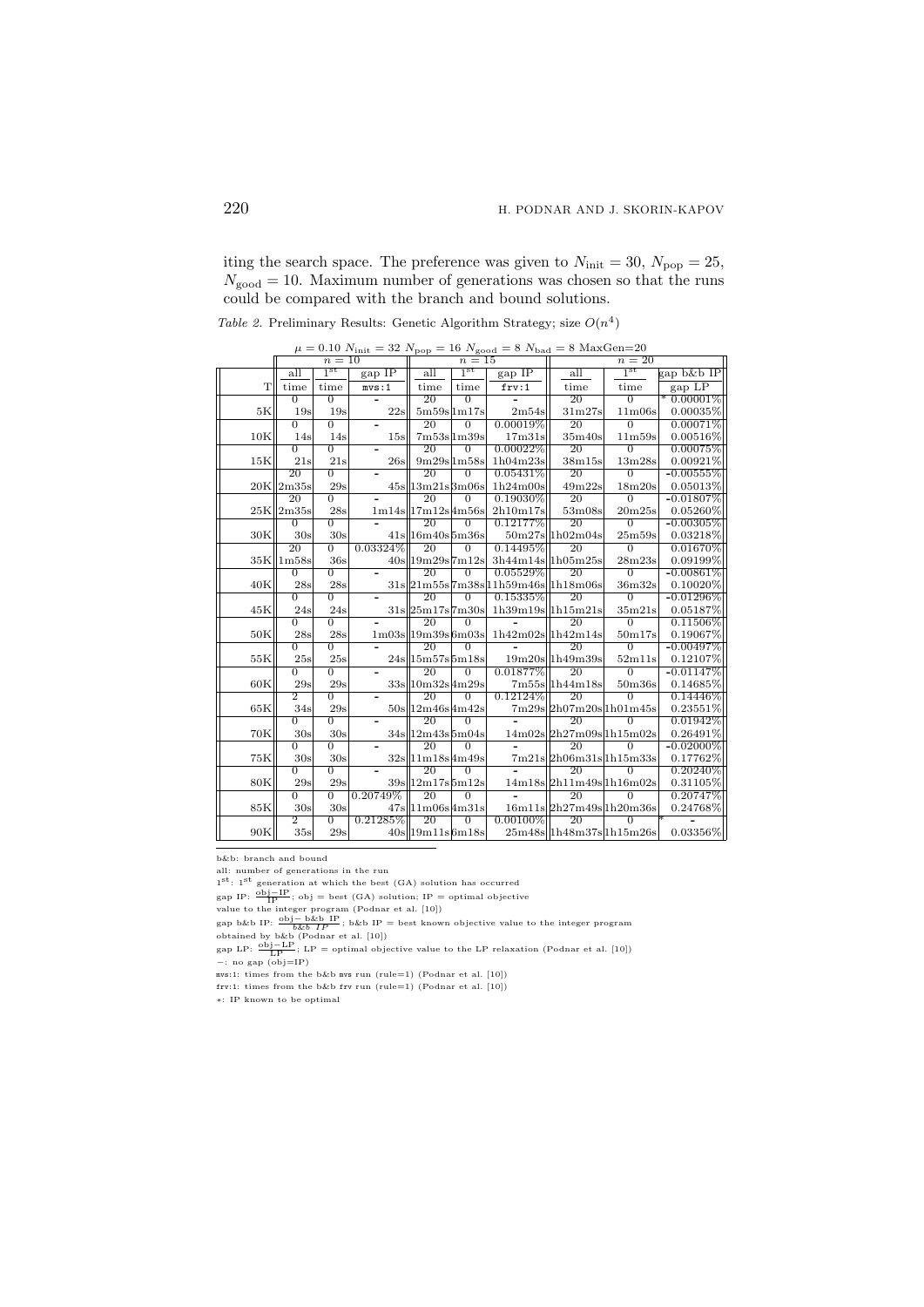The optimality was obtainable in the cases of small  $n (n = 10, 15)$ . In these cases, branch and bound approach was preferred to the (GA) approach since its solutions were proved to be optimal. The use of (GA) was expected to improve the solutions for larger number of nodes (either by value, or by time, or both).

Table 1 presents optimal solution values for  $n = 10, 15$ , and the best known branch and bound solutions for  $n = 20, 25$ , as obtained from Podnar et al. [10]. Times to get the solutions are also displayed.

Table 2 presents preliminary results for  $n = 10$ ,  $n = 15$  and  $n = 20$ nodes. For  $n = 10$ , the (GA) terminated in majority of cases with the initial population, due to a population with almost all individuals being the same. This is not a surprise, because it has been shown in Podnar et al. [10] that the LP relaxation of size  $O(n^4)$  is very tight. Also, for  $n = 10$  the rounding of the LP relaxation gave the optimal solution in almost all cases with different thresholds. The times are very similar, but the (GA) does not guarantee that the obtained solution is the optimal one. For  $n = 15$  case, all the runs needed all 20 available populations. Again, it is visible that the best solution is obtained early in the run. The (GA) performed just the random search ((GA)'s initial population giving the best solution), but even in this case it generated satisfactory results (the gap between the (GA) objective value and the best lower bound obtained by a branch and bound strategy was always  $\langle 0.20\% \rangle$ , in ten or twenty minutes of CPU time. For  $n = 20$  case, the optimal solutions were not available. Again the (GA) performed just the random search and the best solution was obtained in the initial population. Even in this case, the final solution was within  $\langle 0.331\%$  from the LP relaxation, and within  $\langle 0.208\%$  from the best known solution. The improvement over the branch and bound best solutions was made in 8 out of 18 cases, and within a couple of hours of running time. Branch and bound solutions needed more time even without the optimality proof (see Table 1). The random search could be performed within 1 hour and 15 min, with satisfactory results, often outperforming the branch and bound results regarding objective function values.

The random search did not employ all the benefits of the Genetic Algorithm approach. In other words, the crossover and the mutation were ineffective. To avoid crossovers between the same individuals (those crossovers are actually just reproductions), the testing was performed before the actual crossover took place. This testing was just checking if the objective values (fitness) of the two selected individuals were the same or not. Checking all the bits was not used, since it would increase the complexity of the crossover  $N_{\text{bits}}$  times. A procedure was used to stop the pure reproductions.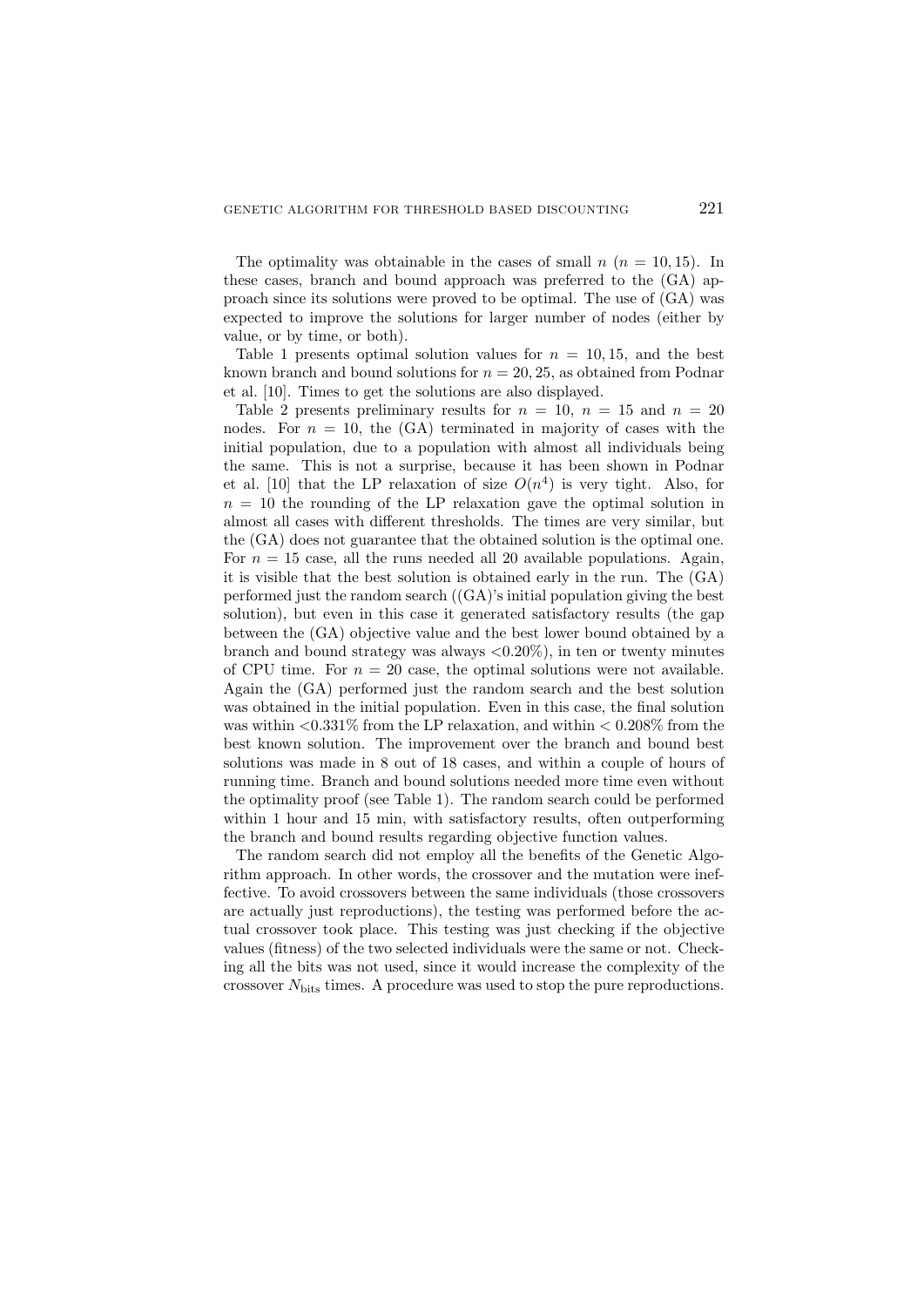The improved results are listed in Tables 3.4 and 6. For  $n = 15$  (Table 3) the  $(GA)$  produced results within a reasonable time frame  $\langle \langle 23 \rangle$  for the worst case). The final solutions were equal to the optimal solutions (obtained by branch and bound) in 7 out of 18 runs. In other cases the gap did not go over 0.11335% in the most difficult case. The results of the branch and bound strategy frv:1 from Podnar et al. [10] were gathered for the comparison. The frv:1 strategy selects the vertex with the minimal number of fractional variables and, if tie, minimal objective value. The (GA) evolved near optimal solutions very quickly. The solutions were recognized very early in the evolution of the populations. Mutation rate of 0.02 worked better than 0.01,0.03,0.05 and 0.10 rates.

Similar results were observed in the case  $n = 20$ . The list of the best branch and bound solutions was used for comparison purposes. In a couple of hours, the (GA) produced very good results. The branch and bound technique proved optimality of our problem for  $T = 5K$  and  $T = 90K$ . The optimal solutions were also found by the (GA) approach. The (GA) improved the branch and bound results in majority of cases (11 out of 18, plus two optimal, plus two cases with the same solutions). The (GA) runs were very efficient in their time consumption.

Regarding the results for  $n = 25$ , the (GA) improved the branch and bound based heuristic. This was expected, since the heuristic is a rounding one. However, the time consumption turned out to be very demanding. Hence, the maximum number of generations was decreased from 15 to 10. The results with MaxGen=10 are presented in Table 4. It was noticed that the standard deviation of the objective values in a single generation increased rapidly, giving a hint of diversifying the population. Also the average value started to increase. The adjustment of parameters was necessary. Based on those observations, the mutation rate was decreased from 0.02 to 0.01. The results ( $\mu = 0.01$ ) are shown in the Table 4. Decrease of the mutation rate enabled the algorithm to converge faster. The gaps were decreased, together with the times. It was encouraging to decrease the mutation rate further. The results with the rate 0.005 are also shown in Table 4. Finally, Table 6 lists results with increased number of generations (MaxGen=60). Further improvements in solution quality were observed, but the time consumption was considerably increased. Balancing the convergence and exploration of new regions by means of parameter changes increased the number of populations necessary for obtaining the final solutions. If the best solution did not improve even after 10 successive generations the algorithm would stop.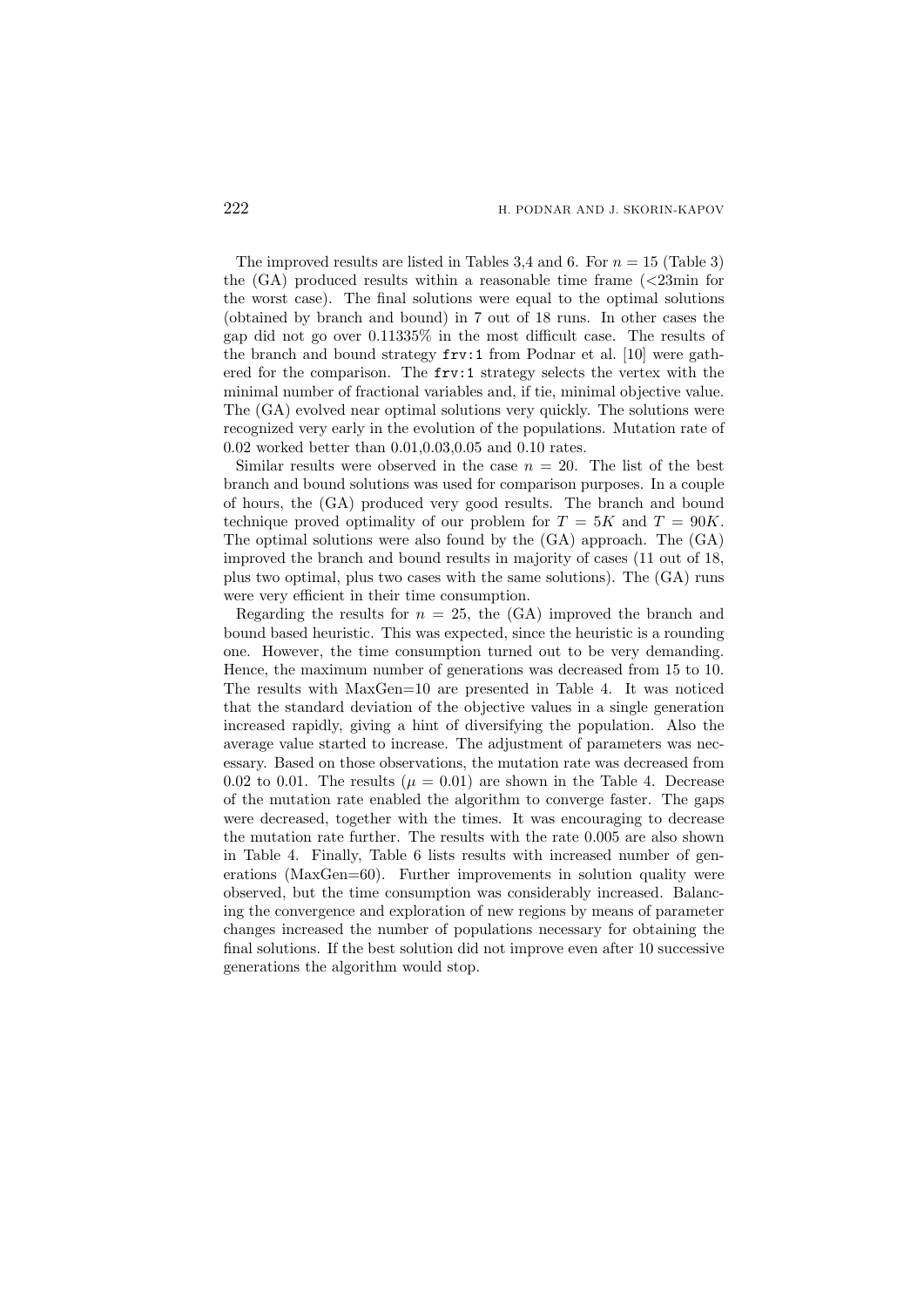|     | $\mu = 0.02$ $N_{\text{init}} = 30$ $N_{\text{pop}} = 25$ $N_{\text{good}} = 10$ $N_{\text{bad}} = 15$ MaxGen=15 |                          |                                               |                 |                           |              |                   |                 |              |
|-----|------------------------------------------------------------------------------------------------------------------|--------------------------|-----------------------------------------------|-----------------|---------------------------|--------------|-------------------|-----------------|--------------|
|     | $n=15$                                                                                                           |                          |                                               |                 | $\overline{n=20}$         |              |                   | $n=25$          |              |
|     | all                                                                                                              | 1 <sup>st</sup>          | gap IP                                        | all             | 1 <sup>st</sup>           | gap b&b IP   | all               | 1 <sup>st</sup> | gap b&b IP   |
| т   | time                                                                                                             | time                     | frv:1                                         | time            | time                      | gap LP       | time              | time            | gap LP       |
|     | 15                                                                                                               | $\overline{0}$           | 0.00053%                                      | 15              | $\overline{0}$            |              | 15                | $\overline{0}$  | $0.05655\%$  |
| 5Κ  | 6m18s                                                                                                            | $1 \text{m} 28 \text{s}$ | 2m54s                                         | 24m59s          | 11 <sub>m31s</sub>        | 0.00034%     | 3h36m43s          | 52m50s          | 0.09671%     |
|     | 15                                                                                                               | $\overline{0}$           | 0.00225%                                      | 15              | $\overline{0}$            | $0.00040\%$  | 15                | $\overline{4}$  | $-0.04423%$  |
| 10K |                                                                                                                  | 8m51s 2m03s              | 17 <sub>m31s</sub>                            | 32m39s          | 12 <sub>m35s</sub>        | 0.00485%     | 4h11m04s1h45m55s  |                 | 0.31015%     |
|     | 15                                                                                                               | $\overline{0}$           | 0.01450%                                      | 15              | $\overline{0}$            | $0.00000\%$  | 15                | $\overline{4}$  | $-0.06275%$  |
|     | $15K$  11m23s  2m24s                                                                                             |                          | 1h04m23s                                      | 47m03s          | 13m55s                    | 0.00846%     | 4h34m10s1h51m15s  |                 | 0.57357%     |
|     | 15                                                                                                               | 0                        | 0.01153%                                      | 15              | $\Omega$                  | $0.00000\%$  | 15                |                 | $-0.00722%$  |
|     | 20K 14m40s 3m47s                                                                                                 |                          | 1h24m00s                                      | 54m45s          | 20m27s                    | 0.05568%     | 5h29m34s1h14m57s  |                 | 0.84800%     |
|     | 15                                                                                                               | 10                       | 0.00735%                                      | $\overline{15}$ | $\overline{0}$            | $-0.02845\%$ | 15                |                 | $-0.07801\%$ |
|     | 25K 15m26s 11m31s                                                                                                |                          | 2h10m17s                                      | 56m51s          | 21m21s                    | 0.04220%     | 7h56m29s1h19m30s  |                 | 1.23418%     |
|     | 15                                                                                                               | 5                        | $0.03276\%$                                   | 15              | $\overline{6}$            | $0.02414\%$  | 15                | $\overline{2}$  | $-0.20166\%$ |
|     | 30K 17m57s 9m31s                                                                                                 |                          |                                               | 50m27s 1h09m34s | 42m43s                    | 0.05939%     | 7h59m07s1h30m50s  |                 | 1.50189%     |
|     | $\overline{15}$                                                                                                  | $\overline{11}$          | 0.08574%                                      | 15              | $\overline{5}$            | $-0.01631\%$ | 15                | 6               | $-0.34085%$  |
|     | 35K 18m54s 15m51s                                                                                                |                          | 3h44m14s 1h10m56s                             |                 | 40m57s                    | 0.05895%     | 6h15m55s2h45m34s  |                 | 1.59292%     |
|     | 15                                                                                                               | 5                        | $0.09369\%$                                   | 15              | 13                        | $-0.04705%$  | 15                | 6               | $-0.18185%$  |
|     |                                                                                                                  |                          | 40K 22m24s 12m50s 11h59m46s 1h34m35s 1h27m58s |                 |                           | 0.06171%     | 11h09m18s2h43m23s |                 | 1.93391%     |
|     | 15                                                                                                               | 14                       | $0.11335\%$                                   | $\overline{15}$ | 4                         | $-0.03676\%$ | 15                | 3               | $-0.33135%$  |
|     | 45K 22m14s 21m35s                                                                                                |                          | 1h39m19s 1h17m29s                             |                 | 47 <sub>m36s</sub>        | 0.02805%     | 11h02m06s1h54m56s |                 | 2.09435%     |
|     | $\mathcal{D}_{\mathcal{L}}$                                                                                      | $\Omega$                 |                                               | 15              | 4                         | $-0.01925%$  | 15                | $\Omega$        | $0.00000\%$  |
| 50K |                                                                                                                  | $7m21s$ 6m24s            |                                               |                 | 42m02s 1h48m37s 1h07m07s  | 0.05627%     | 23h37m41s1h06m15s |                 | 2.52023%     |
|     | 4                                                                                                                | $\overline{0}$           |                                               | 15              | $\overline{\overline{3}}$ | $-0.01508%$  | 15                | $\overline{2}$  | 0.04424%     |
| 55K |                                                                                                                  | $7m11s$ $5m13s$          |                                               |                 | 19m20s 1h48m35s1h04m07s   | $0.11094\%$  | 23h34m10s1h40m42s |                 | 2.69224%     |
|     | $\overline{4}$                                                                                                   | $\Omega$                 |                                               | 14              | 10                        | $-0.09672\%$ | >13               | $\overline{2}$  | 0.17819%     |
| 60K |                                                                                                                  | $6m18s$ 4m48s            |                                               |                 | 7m55s 1h28m25s1h21m17s    | 0.06148%     |                   | >17h43m1h40m45s | 2.86686%     |
|     | 5                                                                                                                | $\overline{2}$           |                                               | $\overline{11}$ | 8                         | $-0.02853%$  | n/a               | n/a             | n/a          |
| 65K |                                                                                                                  | $7m06s$ 5m59s            |                                               |                 | 7m29s 1h51m58s 1h43m40s   | 0.06237%     | n/a               | n/a             | n/a          |
|     | 4                                                                                                                | $\overline{2}$           |                                               | 15              | 8                         | $-0.09341%$  | n/a               | n/a             | n/a          |
| 70K | 7 <sub>m36s</sub>                                                                                                | $7 \text{m}00 \text{s}$  |                                               |                 | 14m02s 2h23m40s 1h52m01s  | 0.15180%     | n/a               | n/a             | n/a          |
|     | 4                                                                                                                | $\Omega$                 |                                               | $\overline{15}$ | 4                         | $-0.13411\%$ | n/a               | n/a             | n/a          |
| 75K | 7 <sub>m57s</sub>                                                                                                | 5m24s                    |                                               |                 | 7m21s 2h04m03s 1h34m33s   | 0.06329%     | n/a               | n/a             | n/a          |
|     | 5                                                                                                                | 2                        | $0.03028\%$                                   | 15              | 15                        | $-0.02978\%$ | n/a               | n/a             | n/a          |
| 80K |                                                                                                                  | $9m14s$ 8m08s            |                                               |                 | 14m18s 2h12m40s 2h12m40s  | 0.07861\%    | n/a               | n/a             | n/a          |
|     | 12                                                                                                               | $\Omega$                 | $\blacksquare$                                | $\overline{8}$  | 2                         | 0.08471%     | n/a               | n/a             | n/a          |
|     | 85K 13m43s 5m18s                                                                                                 |                          |                                               |                 | 16m11s 1h48m36s 1h33m51s  | 0.12488%     | n/a               | n/a             | n/a          |
|     | $\overline{2}$                                                                                                   | $\overline{0}$           | $0.00100\%$                                   | $\overline{8}$  | $\overline{2}$            |              | n/a               | n/a             | n/a          |
| 90K |                                                                                                                  | $9m05s$ 7m43s            |                                               |                 | 25m48s 1h41m56s 1h28m22s  | 0.03356%     | n/a               | n/a             | n/a          |

#### Table 3. Genetic Algorithm Strategy; size  $O(n^4)$

b&b: branch and bound

all: number of generations in the run<br>
1<sup>st</sup>: 1<sup>st</sup> generation at which the best (GA) solution has occurred<br>
gap IP:  $\frac{obj - IP}{IP}$ ; obj = best (GA) solution; IP = optimal objective value to the integer program (Podnar et al

−: no gap (obj=IP)

frv:1: times from the b&b frv run (rule=1) (Podnar et al. [10])

∗: IP known to be optimal

n/a: computation stopped due to extensive time consumption

For the benchmark data tested, the population size of 25 chromosomes was a reasonable choice. Bigger generations increased the evaluation times, while smaller ones caused early termination of the algorithm.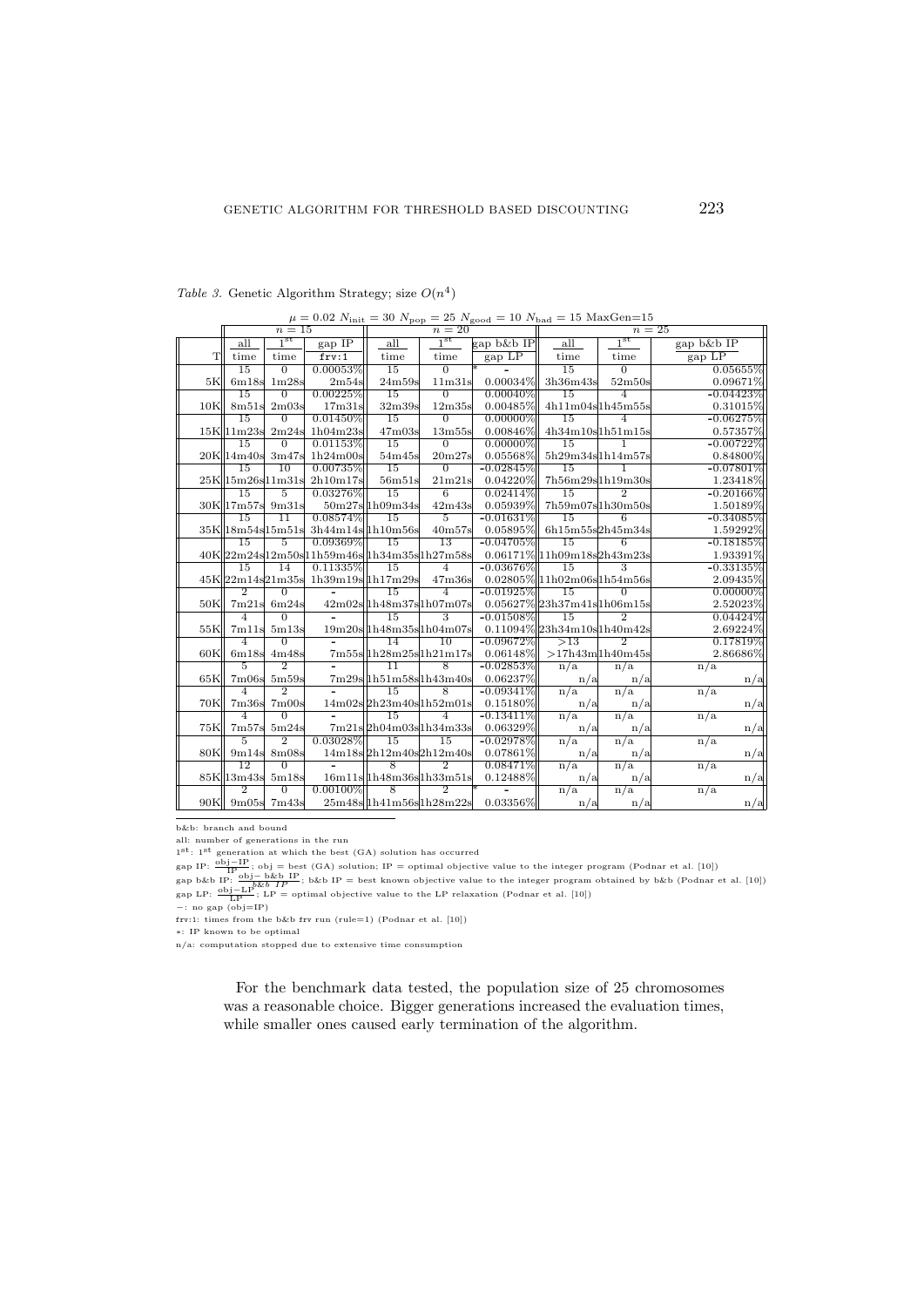|     | $N_{\text{init}} = 30 N_{\text{pop}} = 25 N_{\text{good}} = 10 N_{\text{bad}} = 15 \text{ MaxGen} = 10$<br>$n=25$ |                         |              |                                |                         |              |                                       |                 |              |
|-----|-------------------------------------------------------------------------------------------------------------------|-------------------------|--------------|--------------------------------|-------------------------|--------------|---------------------------------------|-----------------|--------------|
|     | $\mu = 0.02$                                                                                                      |                         |              |                                | $\mu = 0.01$            |              |                                       | $\mu = 0.005$   |              |
|     | all                                                                                                               | $1^{\rm st}$            | gap b&b IP   | all                            | $1^{\rm st}$            | gap b&b IP   | all                                   | $1^{\rm st}$    | gap b&b IP   |
| T   | time                                                                                                              | time                    | gap LP       | time                           | time                    | gap LP       | time                                  | time            | gap LP       |
|     | 10                                                                                                                | $\Omega$                | $0.05655\%$  | 10                             | 6                       | $0.04480\%$  | 10                                    | 9               | 0.03311%     |
| 5K  | 2h39m26s                                                                                                          | 52m50s                  |              | $0.09671\%$  2h23m48s 1h45m04s |                         |              | $0.08496\%$  2h17m15s2h09m19s         |                 | 0.07325%     |
|     | 10                                                                                                                | 4                       | $-0.04423%$  | $\overline{10}$                | $\overline{10}$         | $-0.08605%$  | $\overline{10}$                       | $\overline{9}$  | $-0.13254%$  |
| 10K |                                                                                                                   | 3h01m38s1h45m55s        |              | 0.31015% 2h49m57s2h49m57s      |                         |              | $0.26818\%$  2h44m55s2h34m38s         |                 | 0.22153%     |
|     | 10                                                                                                                | $\overline{4}$          | $-0.06275%$  | 10                             | 8                       | $-0.14689\%$ | 10                                    | Q               | $-0.19984\%$ |
| 15K |                                                                                                                   | 3h14m39s1h51m15s        |              | $0.57357\%$  2h59m09s2h35m42s  |                         |              | $0.48890\%$  2h52m25s 2h41m13s        |                 | 0.43561%     |
|     | 10                                                                                                                |                         | $-0.00722%$  | 10                             | 10                      | $-0.10317\%$ | 10                                    | 10              | $-0.11327%$  |
| 20K |                                                                                                                   | 3h37m42s1h14m57s        |              | 0.84800% 3h01m51s3h01m51s      |                         |              | $0.75124\%$  2h52m52s 2h52m52s        |                 | 0.74105%     |
|     | 10                                                                                                                | $\overline{1}$          | $-0.07801\%$ | 10                             | $\overline{8}$          | $-0.31182%$  | 10                                    | 9               | $-0.30274%$  |
| 25K |                                                                                                                   | 4h26m19s1h19m30s        |              | 1.23418% 3h17m38s2h50m29s      |                         | 0.99730%     |                                       | 3h11m042h58m31s | 1.00650%     |
|     | 10                                                                                                                | $\overline{2}$          | $-0.20166%$  | 10                             | 7                       | $-0.34448%$  | 10                                    | 10              | $-0.53589%$  |
| 30K |                                                                                                                   | 4h01m27s1h30m50s        |              | 1.50189% 3h13m05s2h33m55s      |                         |              | 1.35663% 3h11m06s 3h11m06s            |                 | 1.16195%     |
|     | 10                                                                                                                | 6                       | $-0.34085\%$ | 10                             | 10                      | $-0.34395\%$ | 10                                    | 10              | $-0.44467\%$ |
| 35K |                                                                                                                   | 4h17m27s2h45m34s        |              | 1.59292% 3h30m32s3h30m32s      |                         |              | $1.58976\%$   $3h17m15s$ $3h17m15s$   |                 | 1.48709%     |
|     | 10                                                                                                                | 6                       | $-0.18185%$  | 10                             | 8                       | $-0.23156\%$ | 10                                    | 10              | $-0.34185%$  |
| 40K |                                                                                                                   | 4h34m49s2h43m23s        |              | 1.93391% 3h22m41s 2h54m33s     |                         |              | 1.88224% 3h03m21s3h03m21s             |                 | 1.76962%     |
|     | 10                                                                                                                | $\overline{\mathbf{3}}$ | $-0.33135%$  | 10                             | 6                       | $-0.51303%$  | 10                                    | Q               | $-0.41875%$  |
| 45K |                                                                                                                   | 4h44m37s1h54m56s        |              | 2.09435% 3h36m51s2h40m48s      |                         |              | 1.90825% 3h14m52s3h02m16s             |                 | 2.00380%     |
|     | 10                                                                                                                | 0                       | $0.00000\%$  | $\overline{10}$                | 8                       | $-0.43734\%$ | 10                                    | 10              | $-0.49526\%$ |
| 50K |                                                                                                                   | 9h08m18s1h06m15s        |              | 2.52023% 3h30m08s 3h01m11s     |                         |              | 2.07187% 3h15m26s 3h15m26s            |                 | 2.01248%     |
|     | 10                                                                                                                | 2                       | 0.04424%     | $\overline{10}$                | $\overline{\mathsf{x}}$ | $-0.23817\%$ | $\overline{10}$                       | 10              | $-0.56519%$  |
| 55K |                                                                                                                   | 8h45m50s1h40m42s        |              | 2.69224% 3h52m00s3h18m15s      |                         |              | $1.40235\%$   $3h22m07s$   $3h22m07s$ |                 | 2.06668%     |
|     | 10                                                                                                                | $\overline{2}$          | 0.17819%     | 10                             | 6                       | $-0.25637\%$ | 10                                    | 10              | $-0.44540\%$ |
| 60K |                                                                                                                   | 8h27m36s1h40m45s        |              | 2.86686% 3h34m28s2h33m56s      |                         |              | $2.42063\%$  3h26m20s 3h26m20s        |                 | 2.22653%     |
|     | $\overline{10}$                                                                                                   | $\overline{0}$          | $0.00000\%$  | $\overline{10}$                | $\overline{0}$          | $0.00000\%$  | $\overline{10}$                       | $\overline{10}$ | $-0.26787\%$ |
| 65K |                                                                                                                   | 9h17m31s1h10m49s        |              | 2.72748% 3h38m48s 1h11m21s     |                         |              | 2.72748% 3h36m35s3h36m35s             |                 | 2.45232%     |
|     | 10                                                                                                                | $\Omega$                | $0.00000\%$  | 10                             | 2                       | $-0.09146\%$ | 10                                    | 10              | $-0.58673%$  |
| 70K |                                                                                                                   | 7h30m57s1h14m55s        |              | 3.13420% 3h50m47s 1h38m47s     |                         |              | 3.03987% 3h14m40s 3h14m40s            |                 | 2.52901%     |
|     | 10                                                                                                                | $\Omega$                | $0.00000\%$  | $\overline{10}$                | $\overline{8}$          | $-0.45226\%$ | $\overline{10}$                       | 10              | $-0.45584\%$ |
| 75K |                                                                                                                   | 8h56m55s1h16m51s        |              | 3.23252% 3h20m15s2h53m13s      |                         |              | 2.76563% 3h03m49s3h03m49s             |                 | 2.76194%     |
|     | 10                                                                                                                |                         | 0.02855%     | 10                             | 10                      | $-0.24259%$  | 10                                    | 9               | $-0.48273%$  |
| 80K |                                                                                                                   | 9h26m57s1h33m54s        |              | 3.31975% 3h34m29s 3h34m29s     |                         |              | 3.03969% 3h11m35s2h58m15s             |                 | 2.79165%     |
|     | 10                                                                                                                | $\Omega$                | $0.00000\%$  | 10                             | 2                       | $-0.14705%$  | 10                                    | $\overline{9}$  | $-0.44486\%$ |
|     | 85K 10h31m05s 1h16m12s                                                                                            |                         |              | 3.29573% 3h57m29s 1h39m23s     |                         |              | 3.14384% Bh07m45s2h54m35s             |                 | 2.83621%     |
|     | 10                                                                                                                | 0                       | $0.00000\%$  | 10                             |                         | $-0.06519\%$ | 10                                    | 9               | $-0.38919%$  |
|     | 90K 12h55m46s 1h18m14s                                                                                            |                         |              | 3.34810% 4h06m41s 1h30m05s     |                         |              | 3.28073% 3h03m45s2h52m46s             |                 | 2.94587%     |

Table 4. Genetic Algorithm Strategy; size  $O(n^3)$ 

b&b : branch and bound<br>all : number of generati

: number of generations in the run

1<sup>st</sup> : 1<sup>st</sup> generation at which the best (GA) solution has occurred<br>
gap LP :  $\frac{obj-LP}{obj-LP}$ ; obj = best (GA) solution; LP = optimal objective value to the LP relaxation (Podnar et al. [10])<br>
gap b&b IP  $\frac{obj-LB}{b&bIP}$ ; b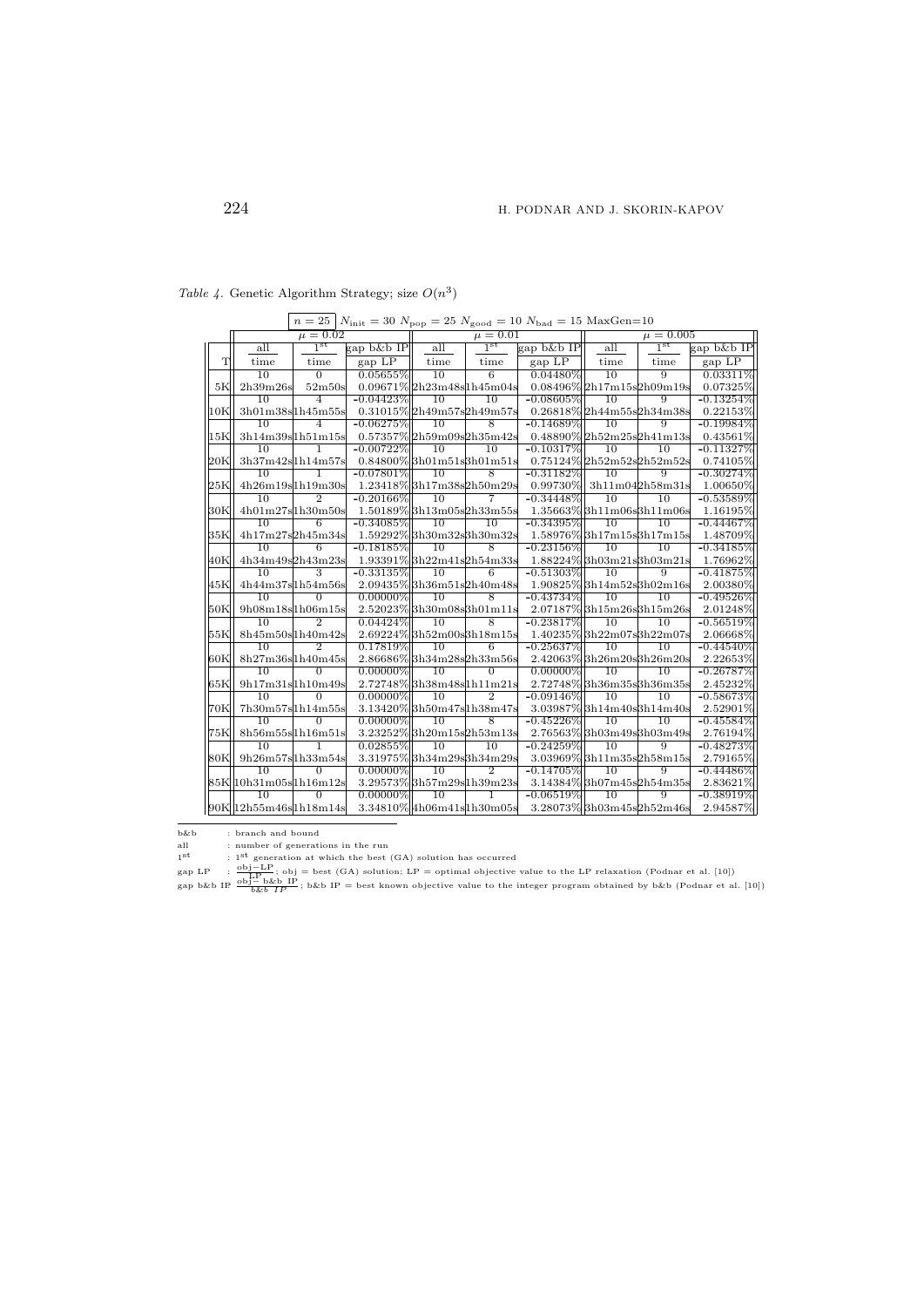|     |                   | $MaxGen=10$      |                   | $MaxGen = 60$    |
|-----|-------------------|------------------|-------------------|------------------|
|     | improvement over  |                  |                   | improvement over |
| T   | time              | branch and bound | time              | branch and bound |
| 10K | 2.75 <sub>h</sub> | $0.133\%$        | 10.04h            | $0.207\%$        |
| 20K | 2.88h             | 0.113\%          | 13.09h            | $0.369\%$        |
| 30K | 3.19 <sub>h</sub> | $0.536\%$        | 13.07h            | $0.826\%$        |
| 40K | 3.06 <sub>h</sub> | $0.342\%$        | 12.00h            | $0.863\%$        |
| 50K | 3.28 <sub>h</sub> | $0.495\%$        | 15.01h            | 1.004\%          |
| 60K | 3.44h             | $0.445\%$        | 16.75h            | $0.967\%$        |
| 70K | 3.24 <sub>h</sub> | $0.587\%$        | 15.08h            | $0.843\%$        |
| 80K | 3.19 <sub>h</sub> | 0.483\%          | 9.21 <sub>h</sub> | $0.636\%$        |
| 90K | 3.06 <sub>h</sub> | 0.389%           | 7.01 <sub>h</sub> | $0.710\%$        |

Table 5. Summary of results  $n = 25 \mu = 0.005 N_{init} = 30 N_{pop} = 25$  $N_{\text{good}} = 10 N_{\text{bad}} = 15$ 

#### 5. Conclusions and Future Work

In this paper a Genetic Algorithm (GA) solution approach for cost minimization as applied to networks with threshold based discounting was presented, and compared to previous branch and bound results.

When considering problem instances with small values of  $n (n = 10, 15)$ , the branch and bound procedure generates optimal solutions quickly. In those cases the (GA) approach might give close-to-optimal results, but the branch and bound technique is preferable.

In the cases where n is larger  $(n = 20, 25)$  the branch and bound procedure fails to obtain optimal solutions in a reasonable time due to a significant increase in the size of the problem. Branch and bound tree grows exponentially, which makes a solution searches very ineffective. On the other hand, (GA) experiences a linear increase in the size of its data structures (population). Based on our results, the use of (GA) in large-sized problems is preferred.

Selection of (GA) parameters was dependent on experimental results. An increase in the mutation rate would broaden the search space, hence increasing the odds of finding the global optimum. However, the effect of such an increase might be very slow convergence of the algorithm. If the size of population is not big enough, the search could end up in a local optimum in early stages of the algorithm. On the other hand, big population should be avoided, due to very expensive evaluations of the objective function.

The algorithm performance also depended on the size of the LP relaxation used. In the cases where LP relaxation of size  $O(n^4)$  was possible to evaluate, the search space was "smaller" due to the tightness of the relaxation. In these cases "bigger" mutation rate might be more appropriate in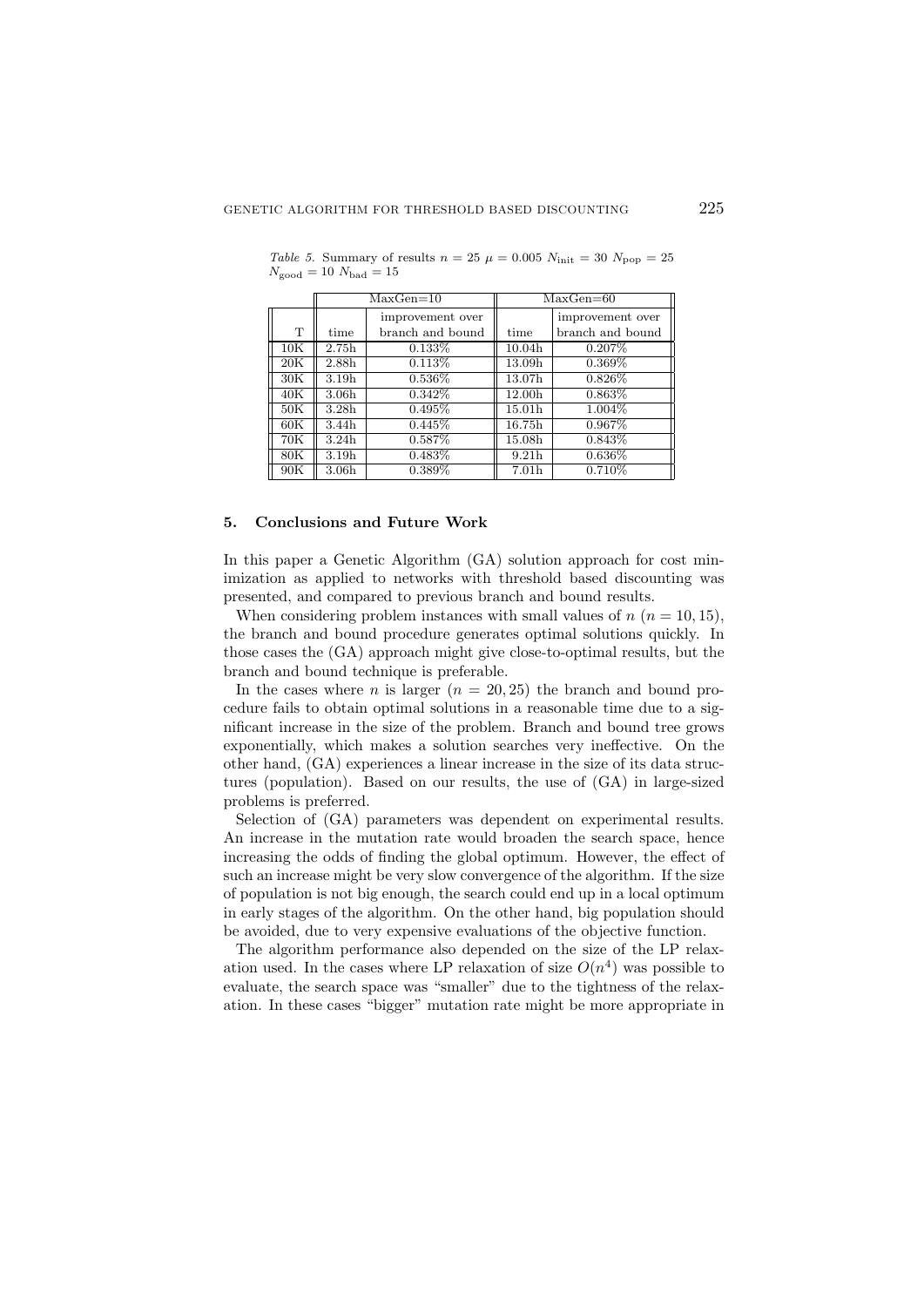|        |                     | $n = 25$ $\mu = 0.005$ $N_{\text{init}} = 30$ $N_{\text{pop}} = 25$ $N_{\text{good}} = 10$ $N_{\text{bad}} = 15$ MaxGen=60 |      |                                                   |              |             |
|--------|---------------------|----------------------------------------------------------------------------------------------------------------------------|------|---------------------------------------------------|--------------|-------------|
| T      | all                 | $time[1^{st}]$                                                                                                             | time | obi                                               | gap b&b IP   | gap LP      |
|        | 5K 50 7h11m33s41    |                                                                                                                            |      | 6h16m30s 7,493,719,289.43                         | $-0.00043%$  | $0.03971\%$ |
|        | 10K 52 10h02m36s 43 |                                                                                                                            |      | 8h19m48s 7,501,767,383.89                         | $-0.20666\%$ | 0.14715\%   |
|        |                     |                                                                                                                            |      | 15K 49 10h 24m 29s 40 8h 25m 32s 7,512,960,034.28 | $-0.33800\%$ | $0.29657\%$ |
|        |                     |                                                                                                                            |      | 20K6013h05m34s6013h05m34s7,526,910,253.30         | $-0.36933\%$ | 0.48280\%   |
|        |                     |                                                                                                                            |      | 25K6014h02m48s6014h02m48s7,535,000,011.50         | $-0.71305%$  | $0.59080\%$ |
|        |                     |                                                                                                                            |      | 30K 53 13h04m10s 44 10h15m08s 7,555,677,024.14    | $-0.82606\%$ | 0.86683\%   |
|        |                     |                                                                                                                            |      | 35K6015h10m30s6015h10m30s7,566,292,197.33         | $-0.91410\%$ | 1.00854\%   |
|        |                     |                                                                                                                            |      | 40K 4711h59m52s 38 9h16m01s 7,583,474,002.89      | $-0.86252%$  | 1.23792%    |
|        |                     |                                                                                                                            |      | 45K 55 19h26m26s 46 12h34m27s 7,589,534,633.00    | $-1.08845\%$ | 1.31882\%   |
|        |                     |                                                                                                                            |      | 50K 48 15h00m 48s 39 10h 48m 26s 7,602,461,197.92 | $-1.00355\%$ | 1.49139\%   |
|        |                     |                                                                                                                            |      | 55K 51 19h06m42s 42 12h17m08s 7,614,835,764.07    | $-0.96471%$  | 1.65659%    |
|        |                     |                                                                                                                            |      | 60K4816h44m46s3910h39m25s7,617,375,060.38         | $-0.96743%$  | 1.69049%    |
|        |                     |                                                                                                                            |      | 65K 48 17h04m11s 39 11h42m24s 7,639,488,742.41    | $-0.72209%$  | 1.98570\%   |
|        |                     |                                                                                                                            |      | 70K5115h04m59s4211h04m17s7,660,380,154.29         | $-0.84317\%$ | 2.26460\%   |
|        |                     |                                                                                                                            |      | 75K 34 12h47m43s 25 7h24m02s 7,681,756,626.93     | $-0.66117%$  | 2.54997%    |
| 80K 29 |                     |                                                                                                                            |      | 9h12m30s20 5h34m01s7,687,965,101.07               | $-0.63647\%$ | 2.63285\%   |
|        |                     |                                                                                                                            |      | 85K 51 17h33m36s 42 12h07m40s 7,665,993,622.92    | $-0.92569\%$ | 2.33954\%   |
| 90K 27 |                     | $7h00m43s$ <sup>18</sup>                                                                                                   |      | 4h47m53s 7,686,551,105.87                         | $-0.71033\%$ | 2.61397\%   |

Table 6. Results : Genetic Algorithm Strategy; size  $O(n^3)$ 

b&b: branch and bound

all: number of generations in the run

1 st: 1st generation at which the best (GA) solution has occurred

gap LP:  $\frac{\text{obj}-\text{LP}}{\text{LP}}$ ; obj = best (GA) solution; LP = optimal objective value to the LP relaxation (Podnar et al. [10])

gap b&b IP $\frac{\text{obj}-b\&b \text{ IP}}{b\&b \text{ IP}}$ ; b&b IP = best known objective value to the integer program obtained by b&b (Podnar et al. [10])

order to jump into a new region. This might be very useful in the cases where a decision variable  $y_{km}$  has value 1 in the LP relaxation, but changes its value to 0 in the optimal solution.

In the cases where LP relaxation of size  $O(n^4)$  could not be exploited due to a high memory consumption, the LP relaxation of size  $O(n^3)$  could be used. Based on the results with the branch and bound technique, the formulation of size  $O(n^3)$  proved to be not very tight (especially when the threshold  $T$  increases). As a consequence, the solution space is "larger" than in the  $O(n^4)$  cases. Hence, smaller mutation rate might outperform the bigger ones. This observation is supported by the experimental results (Tables 4,6).

Based on the CAB data set and the presented results, our suggestion is use of  $(GA)$  strategy for larger values of  $n$   $(n = 25)$  with the following (GA) parameters:  $\mu = 0.005$   $N_{\text{init}} = 30$   $N_{\text{pop}} = 25$   $N_{\text{good}} = 10$   $N_{\text{bad}} = 15$ . A concise summary of the results  $(n = 25)$ , indicating effectiveness of the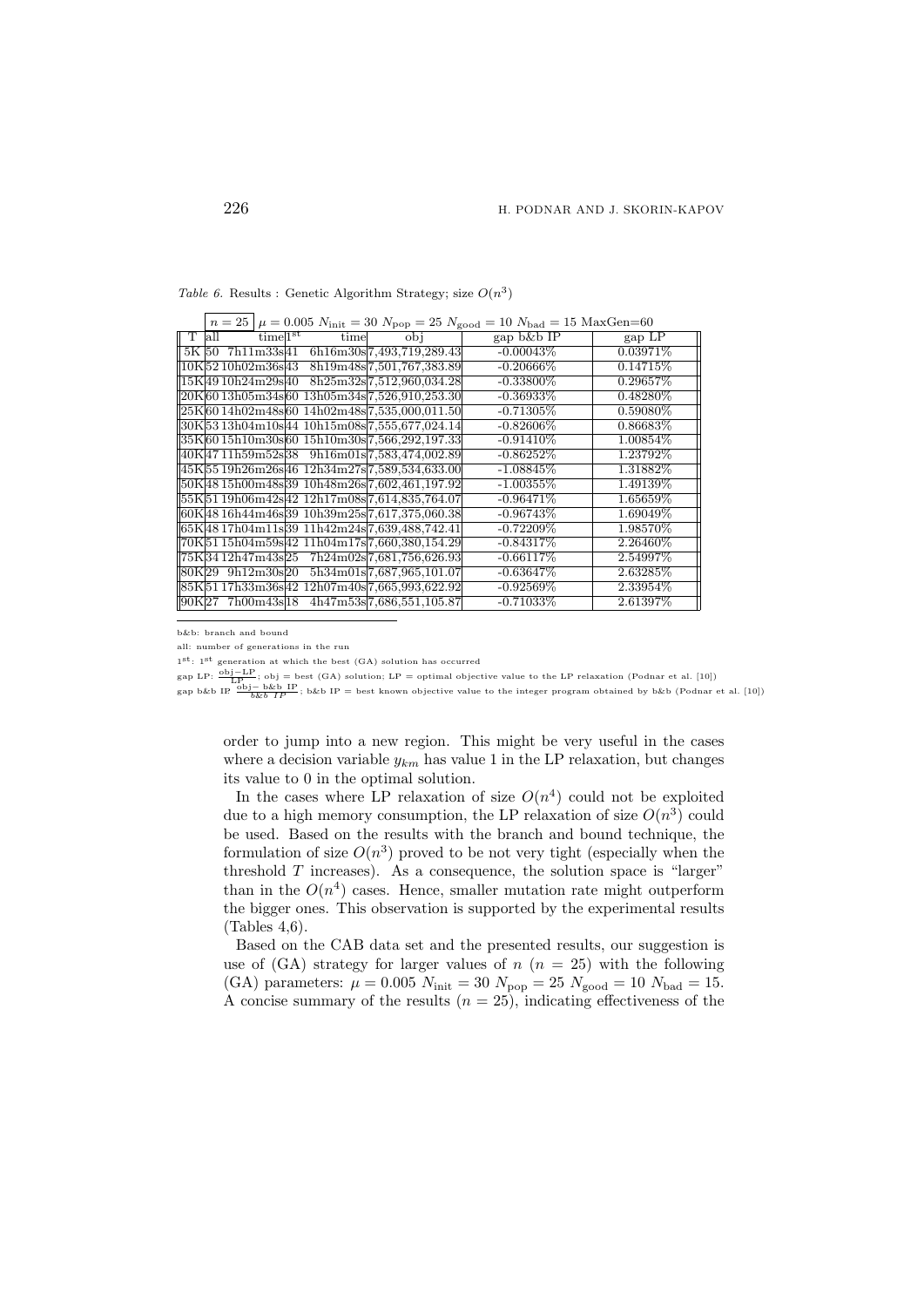(GA) approach over branch and bound techniques, can be viewed in the tabular format (see Table 5).

For each of the thresholds ranging from  $T=10K$  to  $T=90K$  in 10K intervals, the time necessary for (GA) runs is recorded. If the comparison of the (GA) and the branch and bound results is concerned, improvement in the objective value is measured by the gap between the best (GA) solution and the best known objective obtained by the branch and bound techniques. The percentage is obtained relative to the best known branch and bound solution. (For detailed results one should refer to Tables 4,6.) The performance of the (GA) approach might be improved utilizing different genetic operators. Future work could introduce a time factor into the operators' performance, such as non-uniform mutations (the rate decreases over time). Another possibility is to develop a strategy with variable population size.

Crossover operation might be altered, i.e. it is possible to use the original costs instead of normalized ones, or to define the probabilities based solely on rank of the chromosomes. Also, the fitness can be re-evaluated according to some adjustment function (e.g.  $\frac{1}{1+x}$ ), and the new composed value could be used in the selection process.

The problem formulation might undergo several changes. Link capacities could be introduced, making the problem tighter. Also, the threshold T could be modified to reflect specific needs on certain links. In other words, a matrix  $\mathbf{T} = T_{km}$  could be introduced.

#### Acknowledgments

The work was partially supported by the NSF grants SBR-9602021 and ANIR-9814014, and by the project 036033 - Architectural Elements for Regional Information Infrastructures, funded jointly by the Ministry of Science and Technology of the Republic of Croatia and the Istrian County.

## References

- 1. S. Abdinnour-Helm. A hybrid heuristic for the uncapacitated hub location problem. European Journal of OR, 106:489–499, 1998.
- 2. S. Abdinnour-Helm and M. A. Venkataramanan. Solution approaches to hub location problems. Annals of Operations Research, 78:31–50, 1998.
- 3. J. F. Campbell. Hub location and the p-hub median problem. Operations Research, 44(6):923–935, 1996.
- 4. S. Deris S, S. Omatu, H. Ohta, Lt. Cdr S. Kutar and P. A. Samat. Ship maintenance scheduling by genetic algorithm and constrained-based reasoning. European Journal of OR, 112:489–502, 1999.